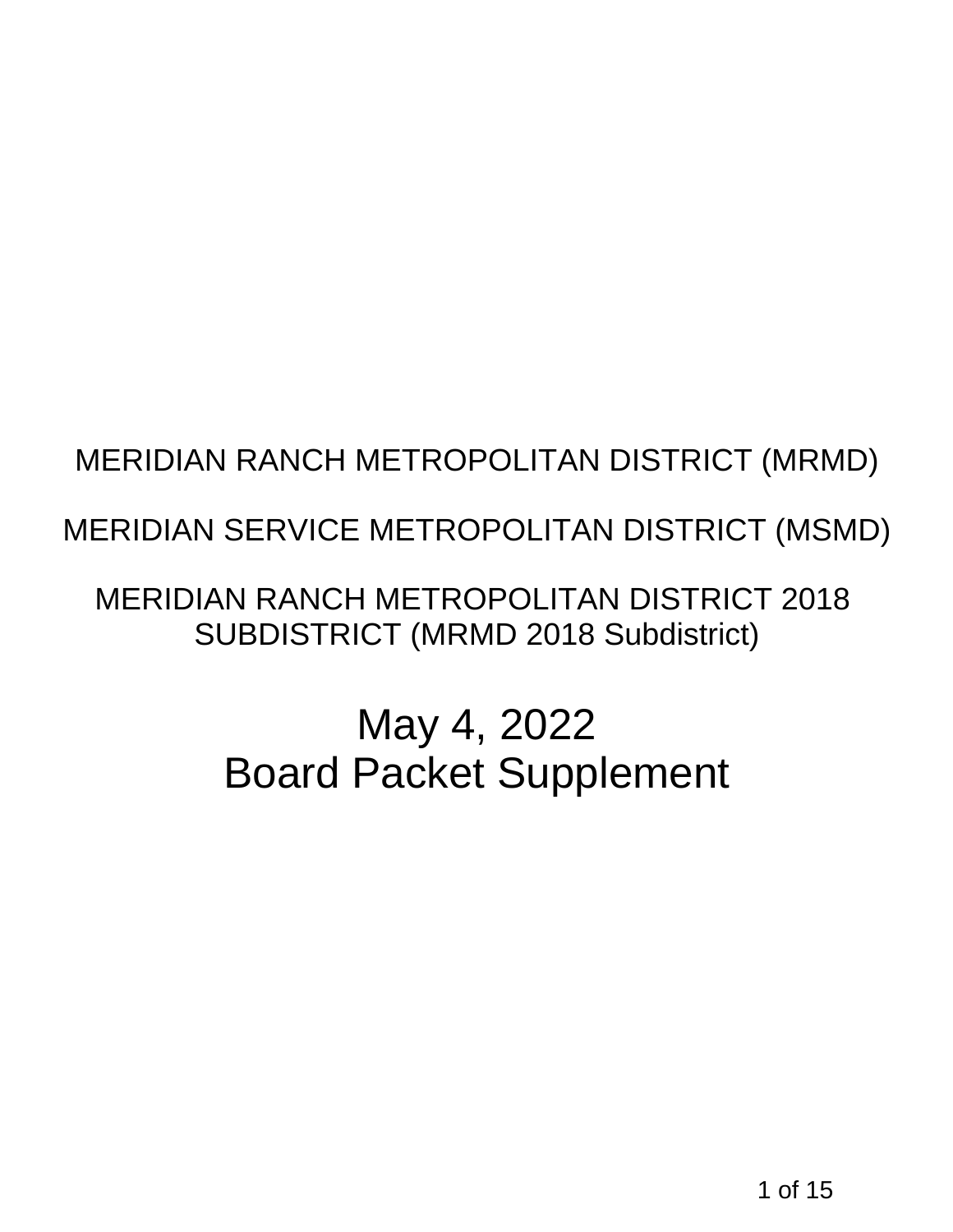### **MERIDIAN SERVICE METROPOLITAN DISTRICT CASH POSITION SUMMARY For the Period Ended March 31, 2022 Adjusted as of April 29, 2022**

|                                             | <b>CHECKING</b><br><b>Wells Fargo</b> |
|---------------------------------------------|---------------------------------------|
| <b>Account Activity Item Description</b>    |                                       |
| Cash balance at end of period               | \$<br>1,537,692                       |
| <b>April activity:</b>                      |                                       |
| Utility billing from residents              | 644,938                               |
| <b>Recreation Center Program Fees</b>       | 13,031                                |
| Tap fees and meter fees (In)                | 765,400                               |
| Tap fees transferred to MRMD (Out)          | (742,000)                             |
| Hydrant & Temp License Deposits             | 1,000                                 |
| Payroll<br><b>Reserve Transfers</b>         | (157, 708)                            |
| Transfer from MRMD - IGA                    | (18,938)<br>200,000                   |
| April checks and payments                   |                                       |
| Operations incl. interim checks             | (351, 300)                            |
| Interest, fees and returned checks          | (2,004)                               |
| Sub-total                                   | 1,890,111                             |
| May 4th payment Estimate                    | (560,000)                             |
| <b>Adjusted balance</b>                     | \$<br>1,330,111                       |
| Less restricted funds as of April 30, 2022: |                                       |
| <b>Conservation Trust Funds</b>             | 38,204                                |
| 5% Reserve Fund                             | (16, 665)                             |
| Sewer Reserve Fund                          | (6,400)                               |
| <b>Capital Project Funds</b>                | (388, 133)                            |
| <b>Rate Stabilization Fund</b>              | 16,553                                |
| <b>Capital TDS</b>                          | (40, 991)                             |
| <b>Adjusted Unrestricted Balance</b>        | \$<br>932,679                         |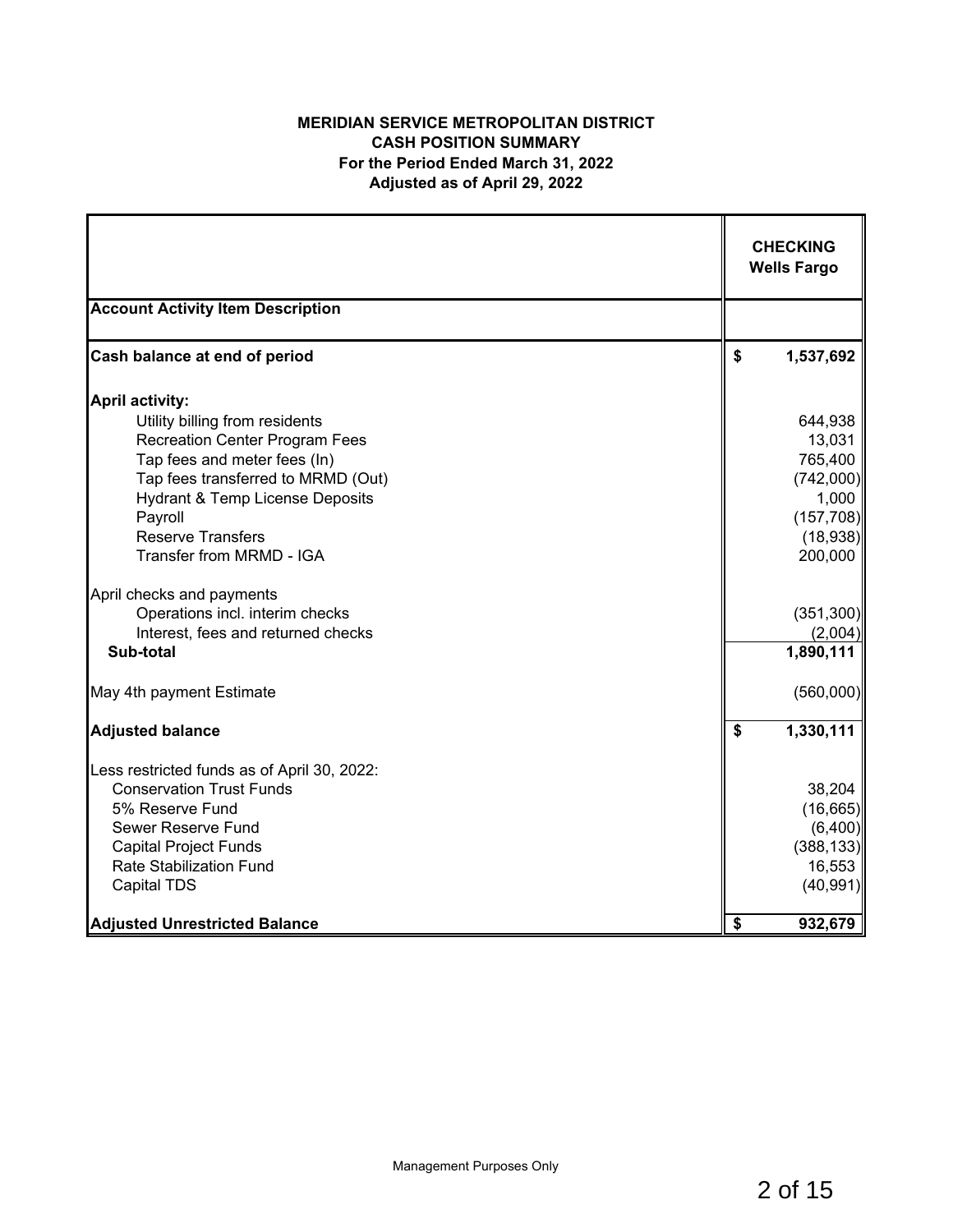#### **MERIDIAN SERVICE METROPOLITAN DISTRICT CASH POSITION RECONCILED TO GENERAL LEDGER For the Period Ended March 31, 2022 Adjusted as of April 29, 2022 CASH POSITION SUMMARY**

|                                             |                                |                          |                                    |                          | <b>INVESTMENTS</b>            |                                        |                                              |                                                  |                                     |
|---------------------------------------------|--------------------------------|--------------------------|------------------------------------|--------------------------|-------------------------------|----------------------------------------|----------------------------------------------|--------------------------------------------------|-------------------------------------|
|                                             |                                |                          |                                    |                          | <b>ColoTrust Plus/Edge</b>    |                                        |                                              |                                                  |                                     |
|                                             | Checking<br><b>Wells Fargo</b> | <b>Petty Cash</b>        | Conservation<br><b>Trust Funds</b> | 5% Reserve               | <b>Sewer</b><br>Reserve (\$2) | <b>Capital Project</b><br><b>Funds</b> | Rate<br><b>Stabilization</b><br><b>Funds</b> | <b>Bank of San</b><br>Juan<br><b>Loan 'Funds</b> | <b>TOTAL ALL</b><br><b>ACCOUNTS</b> |
| <b>Account Activity Item Description</b>    |                                |                          |                                    |                          |                               |                                        |                                              |                                                  |                                     |
| Cash balance at end of period               | 1,537,692                      | 385                      | 53,359                             | 2,140,492                | 403,453                       | 6,886,188                              | 648.724                                      | 476,637                                          | 12,146,930                          |
| April activity:                             |                                |                          |                                    |                          |                               |                                        |                                              |                                                  |                                     |
| Utility billing from residents              | 644,938                        | $\blacksquare$           |                                    | $\overline{\phantom{a}}$ |                               |                                        | $\overline{\phantom{a}}$                     |                                                  | 644,938                             |
| <b>Recreation Center Program Fees</b>       | 13,031                         | $\blacksquare$           |                                    | $\overline{\phantom{a}}$ |                               |                                        | $\overline{\phantom{a}}$                     |                                                  | 13,031                              |
| Tap fees and meter fees (In)                | 765,400                        | $\overline{\phantom{a}}$ |                                    |                          |                               |                                        | $\overline{\phantom{a}}$                     |                                                  | 765,400                             |
| Tap fees transferred to MRMD (Out)          | (742,000)                      | $\overline{\phantom{0}}$ |                                    |                          |                               |                                        | $\blacksquare$                               |                                                  | (742,000)                           |
| <b>Hydrant &amp; Temp License Deposits</b>  | 1,000                          | $\overline{\phantom{0}}$ |                                    |                          |                               |                                        | $\blacksquare$                               |                                                  | 1,000                               |
| Payroll                                     | (157, 708)                     | $\blacksquare$           |                                    |                          |                               |                                        |                                              |                                                  | (157, 708)                          |
| <b>Reserve Transfers</b>                    | (18, 938)                      | $\blacksquare$           |                                    |                          | 18,938                        |                                        |                                              |                                                  |                                     |
| Transfer from MRMD - IGA                    | 200,000                        | $\overline{\phantom{0}}$ |                                    |                          |                               |                                        |                                              |                                                  | 200,000                             |
| April checks and payments                   |                                |                          |                                    |                          |                               |                                        |                                              |                                                  |                                     |
| Operations incl. interim checks             | (351, 300)                     | $\overline{\phantom{a}}$ | $\overline{\phantom{a}}$           | $\overline{\phantom{a}}$ |                               |                                        | $\overline{\phantom{a}}$                     |                                                  | (351, 300)                          |
| Interest, fees and returned checks          | (2,004)                        | $\overline{\phantom{a}}$ |                                    |                          |                               |                                        |                                              |                                                  | (2,004)                             |
| Sub-total                                   | 1,890,111                      | 385                      | 53,359                             | 2,140,492                | 422,391                       | 6,886,188                              | 648,724                                      | 476,637                                          | 12,518,287                          |
| May 4th payment Estimate                    | (560,000)                      | $\overline{\phantom{a}}$ |                                    |                          |                               |                                        |                                              |                                                  | (560,000)                           |
| <b>Adjusted balance</b>                     | 1,330,111                      | 385                      | 53,359                             | 2,140,492                | 422,391                       | 6,886,188                              | 648,724                                      | 476,637                                          | 11,958,287                          |
| Less restricted funds as of April 30, 2022: |                                |                          |                                    |                          |                               |                                        |                                              |                                                  |                                     |
| Petty Cash                                  |                                | (385)                    |                                    |                          |                               |                                        | $\overline{\phantom{0}}$                     |                                                  | (385)                               |
| <b>Conservation Trust Funds</b>             | 38,204                         | $\overline{\phantom{a}}$ | (53, 359)                          |                          |                               |                                        |                                              |                                                  | (15, 155)                           |
| 5% Reserve Fund                             | (16, 665)                      | $\overline{\phantom{a}}$ |                                    | (2, 140, 492)            |                               |                                        |                                              |                                                  | (2, 157, 157)                       |
| Sewer Reserve Fund                          | (6, 400)                       | $\blacksquare$           |                                    |                          | (422, 391)                    |                                        |                                              |                                                  | (428, 791)                          |
| <b>Capital Project Funds</b>                | (388, 133)                     | $\overline{\phantom{a}}$ |                                    |                          |                               | (6,886,188)                            |                                              |                                                  | (7, 274, 321)                       |
| Rate Stabilization Fund                     | 16,553                         | $\overline{\phantom{0}}$ | $\overline{\phantom{a}}$           | $\overline{\phantom{0}}$ |                               |                                        | (648, 724)                                   |                                                  | (632, 170)                          |
| Capital TDS                                 | (40, 991)                      | $\blacksquare$           |                                    | $\overline{\phantom{a}}$ |                               |                                        | $\overline{\phantom{a}}$                     | (476, 637)                                       | (517, 628)                          |
| <b>Unrestricted cash balance</b>            | $932,679$ \$<br>\$             | $\blacksquare$           | $\sqrt{2}$<br>$\blacksquare$       | \$<br>$\blacksquare$     | $\sqrt{2}$<br>$\blacksquare$  | l s<br>$\blacksquare$                  | \$<br>$\blacksquare$                         | l \$<br>$\blacksquare$                           | 932,680<br>\$                       |

Note: Additional investment accounts can be used for extraordinary expenditures.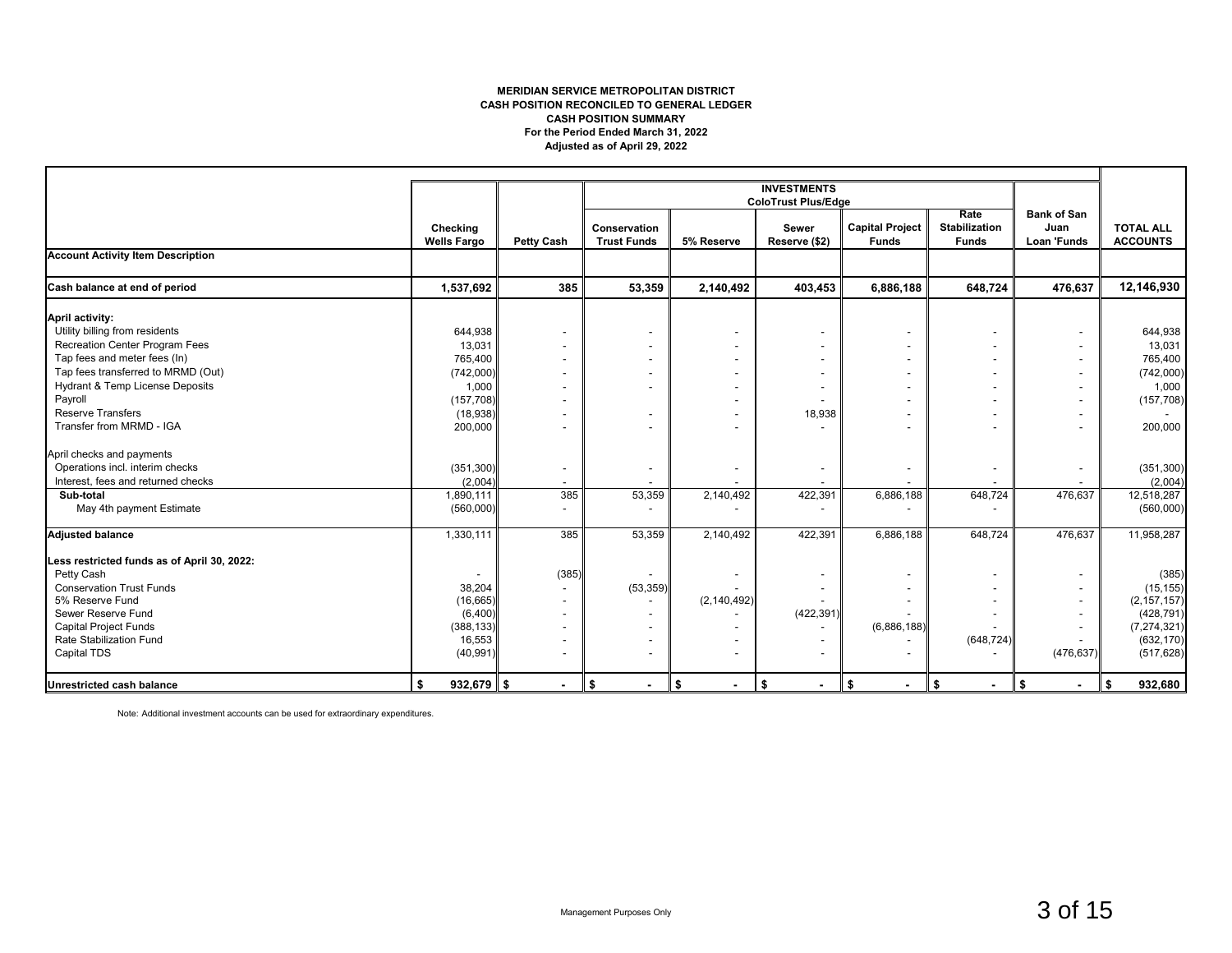#### **Meridian Service Metropolitan District Statement of Revenues, Expenses and Change in Fund Balance Budget vs. Actual - Accrual Basis SUMMARY OF ALL FUNDS For the One Month and Three Months Ended March 31, 2022**

|                                              | Month of    |                   |                | Adopted 2022 Variance Over % of Budget |       |
|----------------------------------------------|-------------|-------------------|----------------|----------------------------------------|-------|
|                                              | Mar 2022    | <b>YTD Actual</b> | <b>Budget</b>  | (Under) Budget (25.0% YTD)             |       |
| <b>REVENUES</b>                              |             |                   |                |                                        |       |
| General Revenue - Fund 10                    | \$1,553     | \$4,659           | \$368,634      | ( \$363, 975)                          | 1.3%  |
| Parks/Grounds Revenue - Fund 15              | 104,238     | 311,216           | 1,271,805      | (960, 589)                             | 24.5% |
| Rec Center Revenue - Fund 16                 | 180,859     | 533,612           | 2,206,548      | (1,672,936)                            | 24.2% |
| <b>Water Revenue - Fund 40</b>               | 226,989     | 693,565           | 3,318,835      | (2,625,270)                            | 20.9% |
| Sewer Revenue - Fund 50                      | 158,376     | 466,193           | 3,281,460      | (2,815,267)                            | 14.2% |
| <b>Billing Fees</b>                          | 11,883      | 35,738            | 64,000         | (28, 263)                              | 55.8% |
| <b>Clean Water Surcharge</b>                 | 32,308      | 96,713            | 425,760        | (329, 047)                             | 22.7% |
| <b>Grant Revenue</b>                         | 15,469      | 15,469            | 55,000         | (39, 531)                              | 28.1% |
| <b>Development Inspection Fees</b>           |             | 56,625            | $\overline{a}$ | 56,625                                 |       |
| <b>Interest Income</b>                       | 2,605       | 5,398             |                | 5,398                                  |       |
| <b>Miscellaneous Income</b>                  |             |                   | 150            | (150)                                  |       |
| <b>TOTAL REVENUES</b>                        | 734,278     | 2,219,188         | 10,992,192     | (8,773,004)                            | 20.2% |
| <b>EXPENSES</b>                              |             |                   |                |                                        |       |
| <b>Fund &amp; General Expenses</b>           |             |                   |                |                                        |       |
| General & Admin. Expense                     | 50,151      | 133,183           | 817,989        | (684, 806)                             | 16.3% |
| <b>Personnel Expenses</b>                    | 165,290     | 450,057           | 2,542,460      | (2,092,403)                            | 17.7% |
| Parks/Grounds Expense - Fund 15              | 12,839      | 55,557            | 575,000        | (519, 443)                             | 9.7%  |
| <b>MRRC Expense - Fund 16</b>                | 25,525      | 87,539            | 508,720        | (421, 181)                             | 17.2% |
| Water Expense - Fund 40                      | 56,931      | 115,387           | 1,139,500      | (1,024,113)                            | 10.1% |
| Sewer Expense - Fund 50                      | 79,632      | 149,626           | 843,800        | (694, 174)                             | 17.7% |
| <b>General Operating Expenses</b>            | 80,603      | 240,681           | 1,133,520      | (892, 839)                             | 21.2% |
| <b>TOTAL Fund &amp; General Expenses</b>     | 470,970     | 1,232,029         | 7,560,989      | (6,328,960)                            | 16.3% |
| <b>Capital Expenses</b>                      |             |                   |                |                                        |       |
| <b>Capital Expense - Other</b>               | 11,400      | 23,610            | 60,000         | (36, 390)                              | 39.3% |
| Capital Expense P&G Fund 15                  |             | $\overline{a}$    | 300,000        | (300,000)                              |       |
| <b>Capital Expense MRRC Fund 16</b>          | 39,010      | 131,607           | 268,000        | (136, 393)                             | 49.1% |
| <b>Capital Expense Water Fund 40</b>         | 26,192      | 111,032           | 6,280,000      | (6, 168, 968)                          | 1.8%  |
| <b>Capital Expense Sewer Fund 50</b>         |             |                   | 150,000        | (150,000)                              |       |
| Capital Outlay - Vehicle                     | 899         | 899               | 85,000         | (84, 101)                              | 1.1%  |
| <b>Capital Interest Expense</b>              |             | 351,620           | 703,240        | 1,054,860                              | 50.0% |
| <b>TOTAL Capital Expenses</b>                | 77,501      | 618,767           | 7,846,240      | (7, 227, 473)                          | 7.9%  |
| <b>TOTAL EXPENSES</b>                        | 548,472     | 1,850,796         | 15,407,229     | (13, 556, 433)                         | 12.0% |
| <b>EXCESS REVENUES OVER (UNDER) EXPENSES</b> | 185,807     | 368,392           | (4,415,037)    | 4,783,429                              |       |
|                                              |             |                   |                |                                        |       |
| <b>Other Financing Sources (Uses)</b>        |             |                   |                |                                        |       |
| <b>Tap Fees Received</b>                     | 871,000     | 2,355,000         | 4,750,000      | (2,395,000)                            | 49.6% |
| <b>Tap Fees Transferred to MRMD</b>          | (1,030,000) | (2, 294, 000)     | (4,750,000)    | 2,456,000                              | 48.3% |
| Transfer from (to) Other Funds               | (23, 033)   | (68, 953)         | (278,000)      | 209,047                                | 24.8% |
| <b>Emergency Reserve (5%)</b>                | 16,665      | 50,015            | 200,000        | (149, 985)                             | 25.0% |
| Emergency Reserve (\$2) - Sewer              | 6,368       | 18,938            | 78,000         | (59,062)                               | 24.3% |
| <b>TOTAL Other Financing Sources (Uses)</b>  | (159,000)   | 61,000            |                | 61,000                                 |       |
| NET CHANGE IN FUND BALANCE                   | \$26,807    | \$429,392         | (\$4,415,037)  | \$4,844,429                            |       |
|                                              |             |                   |                |                                        |       |
| <b>BEGINNING FUND BALANCE**</b>              |             | 12,667,064        |                |                                        |       |
| <b>ENDING FUND BALANCE</b>                   |             | \$13,096,456      |                |                                        |       |
| <b>Operating Fund Balance</b>                |             | 2,783,122         |                |                                        |       |
| <b>Capital Project Fund Balance</b>          |             | 7,108,135         |                |                                        |       |
| <b>Emergency Reserve Fund Balance 5%</b>     |             | 2,147,154         |                |                                        |       |
| Sewer Reserve Fund Balance \$2               |             | 423,044           |                |                                        |       |
| <b>Rate Stabilization Fund Balance</b>       |             | 635,000           |                |                                        |       |
| <b>Total Fund Balance</b>                    |             | \$13,096,456      |                |                                        |       |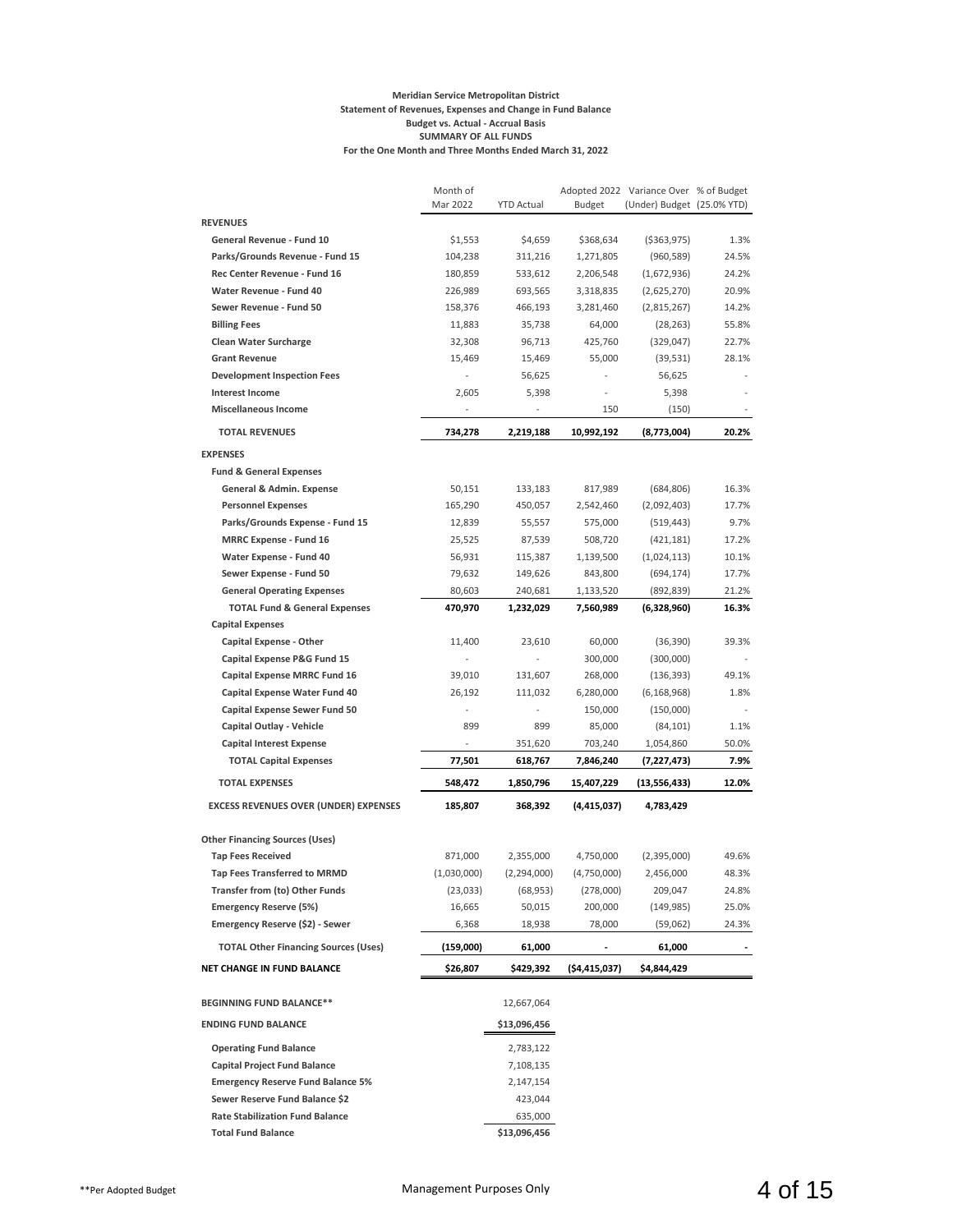#### **Meridian Service Metropolitan District Statement of Revenues, Expenses and Change in Fund Balance Budget vs. Actual - Accrual Basis General Fund For the One Month and Three Months Ended March 31, 2022**

|                                          |                          |           |                        | Variance                 |                |
|------------------------------------------|--------------------------|-----------|------------------------|--------------------------|----------------|
|                                          | Month of                 |           | Adopted                | Over (Under) % of Budget |                |
|                                          | Mar 2022                 |           | YTD Actual 2022 Budget | <b>Budget</b>            | $(25.0\%$ YTD) |
| <b>REVENUES</b>                          |                          |           |                        |                          |                |
| <b>IGA - Meridian Ranch</b>              | $\overline{a}$           |           | \$350,000              | ( \$350,000)             |                |
| <b>AT&amp;T Lease</b>                    | 1,553                    | 4,659     | 18,634                 | (13, 975)                | 25.0%          |
| <b>Interest Income</b>                   | 648                      | 1,382     |                        | 1,382                    |                |
| <b>Miscellaneous Income</b>              |                          |           | 150                    | (150)                    |                |
| <b>TOTAL REVENUES</b>                    | 2,201                    | 6,040     | 368,784                | (362, 744)               | 1.6%           |
| <b>EXPENSES</b>                          |                          |           |                        |                          |                |
| <b>Accounting</b>                        |                          |           | 1,000                  | (1,000)                  |                |
| Audit                                    | ÷                        |           | 20,000                 | (20,000)                 |                |
| <b>Payroll &amp; HR Services</b>         | 4,465                    | 13,043    | 54,000                 | (40, 957)                | 24.2%          |
| <b>Election Expense</b>                  | 778                      | 2,198     | 6,000                  | (3,803)                  | 36.6%          |
| <b>Engineering/Consulting</b>            | 130                      | 389       | 2,000                  | (1,611)                  | 19.5%          |
| Legal                                    | 5,257                    | 11,148    | 80,000                 | (68, 852)                | 13.9%          |
| <b>Personnel Expenses</b>                | 1,947                    | 5,144     | 30,357                 | (25, 213)                | 16.9%          |
| <b>Copier - Contract Expenses</b>        | $\overline{\phantom{a}}$ |           | 5,000                  | (5,000)                  |                |
| IT/Computer/Software                     | 3,901                    | 3,901     | 14,200                 | (10, 299)                | 27.5%          |
| <b>Rent - Shared</b>                     | 3,878                    | 11,203    | 47,080                 | (35, 877)                | 23.8%          |
| <b>Telephone &amp; Internet</b>          | 841                      | 2,631     | 7,500                  | (4,869)                  | 35.1%          |
| <b>Utilities</b>                         | 319                      | 985       | 4,000                  | (3,015)                  | 24.6%          |
| <b>Repairs &amp; Maint - Office</b>      | 256                      | 941       | 5,000                  | (4,059)                  | 18.8%          |
| <b>Supplies</b>                          | 498                      | 859       | 5,500                  | (4,641)                  | 15.6%          |
| <b>Licenses, Certs &amp; Memberships</b> | 15                       | 287       | 2,500                  | (2,213)                  | 11.5%          |
| <b>Subscriptions</b>                     | $\overline{\phantom{0}}$ | 25        | 250                    | (225)                    | 10.0%          |
| Insurance                                | 362                      | 1,083     | 5,839                  | (4, 756)                 | 18.6%          |
| <b>Bank Charges</b>                      | 25                       | 25        | $\frac{1}{2}$          | 25                       |                |
| <b>Public Information</b>                | $\overline{\phantom{0}}$ | ÷,        | 500                    | (500)                    |                |
| <b>Meals &amp; Entertainment</b>         | 263                      | 590       | 6,284                  | (5,694)                  | 9.4%           |
| <b>Miscellaneous Expense</b>             | ÷                        |           | 1,000                  | (1,000)                  |                |
| <b>Vehicle, Equipment &amp; Travel</b>   | 222                      | 1,291     | 4,900                  | (3,609)                  | 26.4%          |
| <b>TABOR Emergency Reserve 3%</b>        |                          |           | 11,062                 | (11,062)                 |                |
| <b>TOTAL EXPENSES</b>                    | 23,156                   | 55,744    | 313,972                | (258, 228)               | 17.8%          |
| <b>NET CHANGE IN FUND BALANCE</b>        | ( \$20, 955)             | (549,704) | \$54,812               | ( \$104, 516)            |                |
| <b>BEGINNING FUND BALANCE**</b>          |                          | 62,251    |                        |                          |                |
| <b>ENDING FUND BALANCE</b>               |                          | \$12,547  |                        |                          |                |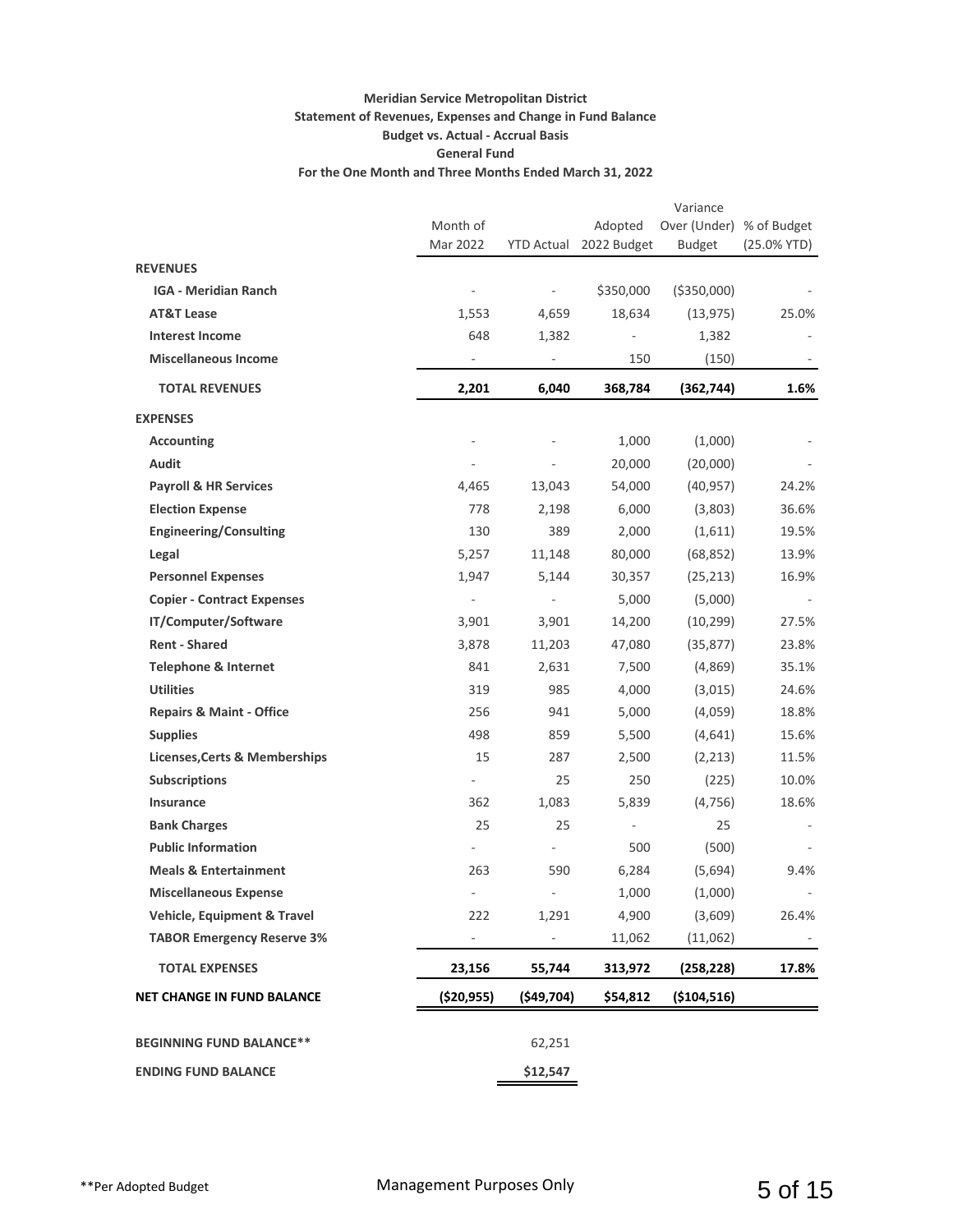#### **Meridian Service Metropolitan District Statement of Revenues, Expenses and Change in Fund Balance Budget vs. Actual - Accrual Basis Parks & Grounds Fund For the One Month and Three Months Ended March 31, 2022**

|                                              |            |                          |                          | Variance      |               |
|----------------------------------------------|------------|--------------------------|--------------------------|---------------|---------------|
|                                              | Month of   |                          | Adopted                  | Over (Under)  | % of Budget   |
|                                              | Mar 2022   |                          | YTD Actual 2022 Budget   | <b>Budget</b> | $(25.0%$ YTD) |
| <b>REVENUES</b>                              |            |                          |                          |               |               |
| <b>Parks &amp; Grounds Fees</b>              | 87,476     | 261,186                  | 1,065,143                | (803, 957)    | 24.5%         |
| <b>Street Lighting Fees</b>                  | 16,762     | 50,031                   | 206,662                  | (156, 631)    | 24.2%         |
| <b>Billing Fees</b>                          | 2,971      | 8,934                    | 16,000                   | (7,066)       | 55.8%         |
| <b>Grant Revenue</b>                         | 15,321     | 15,321                   | 55,000                   | (39, 679)     | 27.9%         |
| <b>Interest Income</b>                       | 12         | 25                       | $\overline{\phantom{a}}$ | 25            | $\sim$ $-$    |
| <b>TOTAL REVENUES</b>                        | 122,542    | 335,497                  | 1,342,805                | (1,007,308)   | 25.0%         |
| <b>EXPENSES</b>                              |            |                          |                          |               |               |
| <b>General &amp; Admin. Expense</b>          |            |                          |                          |               |               |
| <b>Accounting</b>                            |            |                          | 1,000                    | (1,000)       |               |
| <b>Customer Billing Services</b>             | 1,890      | 5,601                    | 24,000                   | (18, 399)     | 23.3%         |
| <b>Engineering/Consulting</b>                | 465        | 1,420                    | 7,000                    | (5,580)       | 20.3%         |
| Legal                                        |            | $\overline{\phantom{a}}$ | 2,500                    | (2,500)       |               |
| <b>Personnel Expenses</b>                    | 13,729     | 38,692                   | 240,650                  | (201, 958)    | 16.1%         |
| <b>General Operations - Admin</b>            | 230        | 2,981                    | 19,900                   | (16, 919)     | 15.0%         |
| <b>TOTAL General &amp; Admin. Expense</b>    | 16,314     | 48,694                   | 295,050                  | (246, 356)    | 16.5%         |
| <b>Operating Expense</b>                     |            |                          |                          |               |               |
| Landscape Repair & Maint.                    | 12,189     | 53,163                   | 506,000                  | (452, 837)    | 10.5%         |
| Hardscape Repair & Maint.                    |            | 480                      | 24,500                   | (24,020)      | 2.0%          |
| Park Maint.                                  | 650        | 1,913                    | 37,500                   | (35, 587)     | 5.1%          |
| Pond Maint.                                  |            | $\overline{\phantom{a}}$ | 7,000                    | (7,000)       |               |
| <b>Utilities</b>                             | 14,616     | 43,931                   | 189,210                  | (145, 279)    | 23.2%         |
| Insurance                                    | 1,295      | 3,899                    | 19,305                   | (15, 406)     | 20.2%         |
| Vehicle, Equipment & Travel                  | 481        | 3,557                    | 15,000                   | (11, 443)     | 23.7%         |
| <b>TOTAL Operating Expense</b>               | 29,231     | 106,943                  | 798,515                  | (691, 572)    | 13.4%         |
| Capital Outlay - Vehicle                     |            | $\overline{\phantom{a}}$ | 21,000                   | (21,000)      |               |
| <b>TOTAL EXPENSES</b>                        | 45,544     | 155,636                  | 1,114,565                | (958,929)     | 14.0%         |
| <b>EXCESS REVENUES OVER (UNDER) EXPENSES</b> | 76,998     | 179,861                  | 228,240                  | (48, 379)     |               |
| <b>Other Financing Sources (Uses)</b>        |            |                          |                          |               |               |
| <b>Transfer from (to) Capital</b>            | (\$25,000) | (\$75,000)               | ( \$300,000)             | \$225,000     | 25.0%         |
| <b>TOTAL Other Financing Sources (Uses)</b>  | (25,000)   | (75,000)                 | (300,000)                | 225,000       | 25.0%         |
| <b>NET CHANGE IN FUND BALANCE</b>            | \$51,998   | \$104,861                | (571,760)                | \$176,621     |               |
|                                              |            |                          |                          |               |               |
| <b>BEGINNING FUND BALANCE**</b>              |            | 334,973                  |                          |               |               |
| <b>ENDING FUND BALANCE</b>                   |            | \$439,834                |                          |               |               |
| <b>Operating Fund Balance</b>                |            | 284,830                  |                          |               |               |
| <b>Emergency Reserve Fund Balance 5%</b>     |            | 145,004                  |                          |               |               |
| <b>Rate Stabilization Fund Balance</b>       |            | 10,000                   |                          |               |               |
| <b>Total Fund Balance</b>                    |            | \$439,834                |                          |               |               |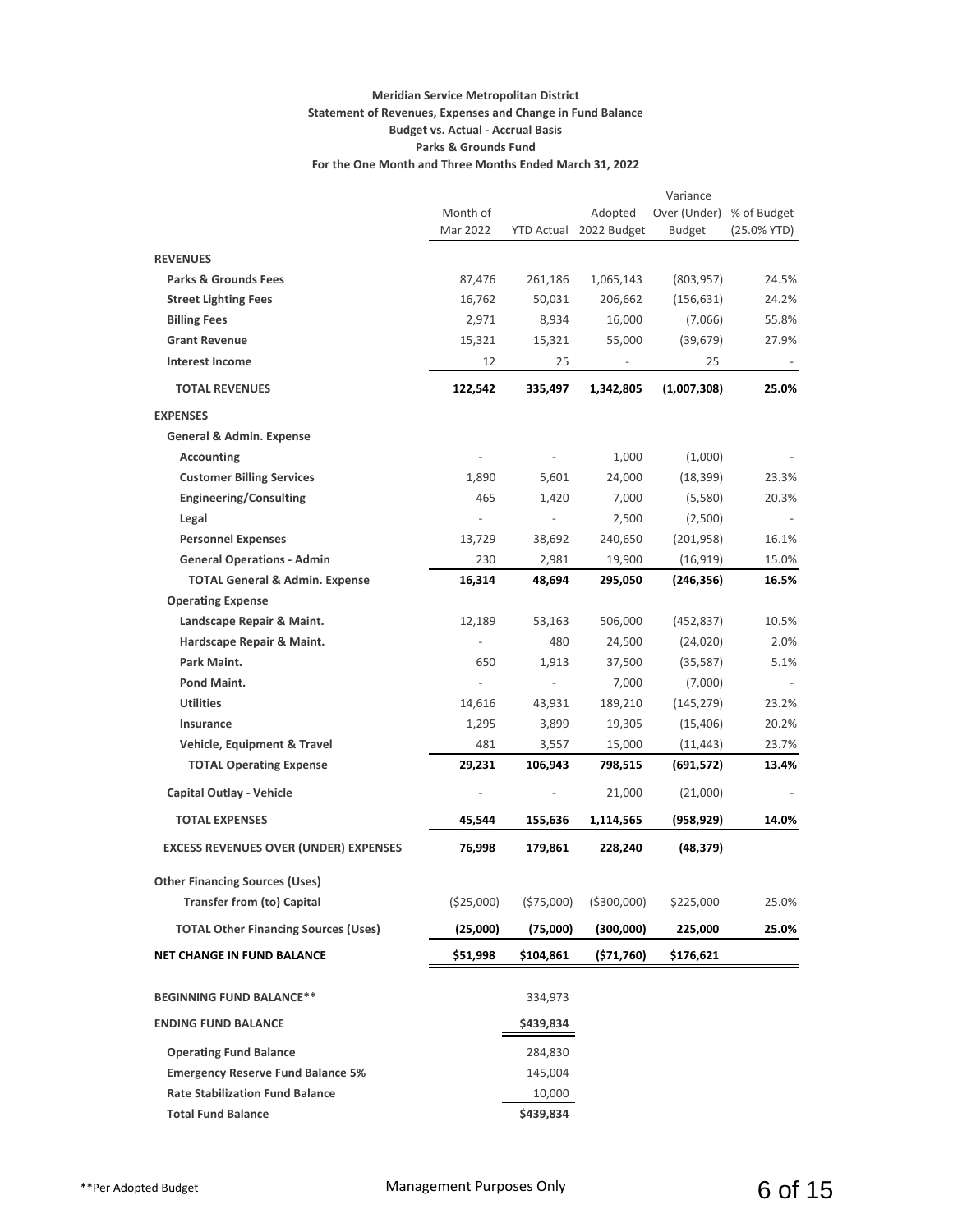#### **Meridian Service Metropolitan District Statement of Revenues, Expenses and Change in Fund Balance Budget vs. Actual - Accrual Basis Recreation Center Fund For the One Month and Three Months Ended March 31, 2022**

|                                              |            |           |                        | Variance      |               |
|----------------------------------------------|------------|-----------|------------------------|---------------|---------------|
|                                              | Month of   |           | Adopted                | Over (Under)  | % of Budget   |
|                                              | Mar 2022   |           | YTD Actual 2022 Budget | Budget        | $(25.0%$ YTD) |
| <b>REVENUES</b>                              |            |           |                        |               |               |
| <b>Recreation Center Service Fees</b>        | 167,093    | 498,623   | 2,076,458              | (1, 577, 835) | 24.0%         |
| <b>Fee Based Programming</b>                 | 13,088     | 33,547    | 114,000                | (80, 453)     | 29.4%         |
| <b>MRRC Concession Sales</b>                 | 342        | 364       | 2,000                  | (1,636)       | 18.2%         |
| <b>Falcon Freedom Days Revenue</b>           |            |           | 8,750                  | (8, 750)      |               |
| <b>Billing Fees</b>                          | 2,971      | 8,934     | 16,000                 | (7,066)       | 55.8%         |
| <b>Advertising Fees</b>                      | 336        | 1,078     | 5,340                  | (4,262)       | 20.2%         |
| <b>Grant Revenue</b>                         | 148        | 148       |                        | 148           |               |
| <b>TOTAL REVENUES</b>                        | 183,978    | 542,694   | 2,222,548              | (1,679,854)   | 24.4%         |
| <b>EXPENSES</b>                              |            |           |                        |               |               |
| General & Admin. Expense                     |            |           |                        |               |               |
| <b>Accounting</b>                            |            |           | 1,000                  | (1,000)       |               |
| <b>Customer Billing Services</b>             | 3,301      | 9,781     | 42,000                 | (32, 219)     | 23.3%         |
| <b>Engineering/Consulting</b>                | 817        | 2,468     | 10,000                 | (7, 532)      | 24.7%         |
| Legal                                        |            |           | 1,000                  | (1,000)       |               |
| <b>Personnel Expenses</b>                    | 78,904     | 224,711   | 1,200,967              | (976, 256)    | 18.7%         |
| <b>General Operations - Admin</b>            | 5,905      | 13,531    | 60,350                 | (46, 819)     | 22.4%         |
| <b>TOTAL General &amp; Admin. Expense</b>    | 88,926     | 250,491   | 1,315,317              | (1,064,826)   | 19.0%         |
| <b>Operating Expense</b>                     |            |           |                        |               |               |
| <b>Programming Supplies</b>                  | 13,989     | 23,560    | 62,000                 | (38, 440)     | 38.0%         |
| <b>Building Maint.</b>                       | 11,248     | 20,857    | 144,720                | (123, 863)    | 14.4%         |
| <b>Grounds Maint.</b>                        |            |           | 1,000                  | (1,000)       |               |
| Pool Maint.                                  | (2,022)    | 13,452    | 157,000                | (143, 548)    | 8.6%          |
| <b>MRRC Security</b>                         | 950        | 950       | 4,000                  | (3,050)       | 23.8%         |
| Exercise Equip. & Furn.-Replace              | 1,249      | 28,609    | 75,000                 | (46, 391)     | 38.1%         |
| <b>MR Community Events</b>                   | 110        | 110       | 15,000                 | (14, 890)     | 0.7%          |
| <b>Falcon Freedom Days Expenses</b>          |            |           | 50,000                 | (50,000)      |               |
| <b>Utilities</b>                             | 17,198     | 54,330    | 186,375                | (132, 045)    | 29.2%         |
| Insurance                                    | 2,275      | 6,831     | 32,315                 | (25, 484)     | 21.1%         |
| Vehicle, Equipment & Travel                  | 204        | 849       | 2,500                  | (1,651)       | 34.0%         |
| <b>TOTAL Operating Expense</b>               | 45,202     | 149,548   | 729,910                | (580, 362)    | 20.5%         |
| <b>TOTAL EXPENSES</b>                        | 134,128    | 400,039   | 2,045,227              | (1,645,188)   | 19.6%         |
| <b>EXCESS REVENUES OVER (UNDER) EXPENSES</b> | 49,850     | 142,655   | 177,321                | (34, 666)     |               |
| <b>Other Financing Sources (Uses)</b>        |            |           |                        |               |               |
| <b>Transfer from (to) Capital</b>            | (522, 330) | (567,030) | ( \$268,000)           | \$200,970     | 25.0%         |
|                                              |            |           |                        |               |               |
| <b>TOTAL Other Financing Sources (Uses)</b>  | (22, 330)  | (67,030)  | (268,000)              | 200,970       | 25.0%         |
| <b>NET CHANGE IN FUND BALANCE</b>            | \$27,520   | \$75,625  | (\$90,679)             | \$166,304     |               |
| <b>BEGINNING FUND BALANCE**</b>              |            | 427,347   |                        |               |               |
| <b>ENDING FUND BALANCE</b>                   |            | \$502,972 |                        |               |               |
| <b>Operating Fund Balance</b>                |            | 333,394   |                        |               |               |
| <b>Emergency Reserve Fund Balance 5%</b>     |            | 159,578   |                        |               |               |
| <b>Rate Stabilization Fund Balance</b>       |            | 10,000    |                        |               |               |
| <b>Total Fund Balance</b>                    |            | \$502,972 |                        |               |               |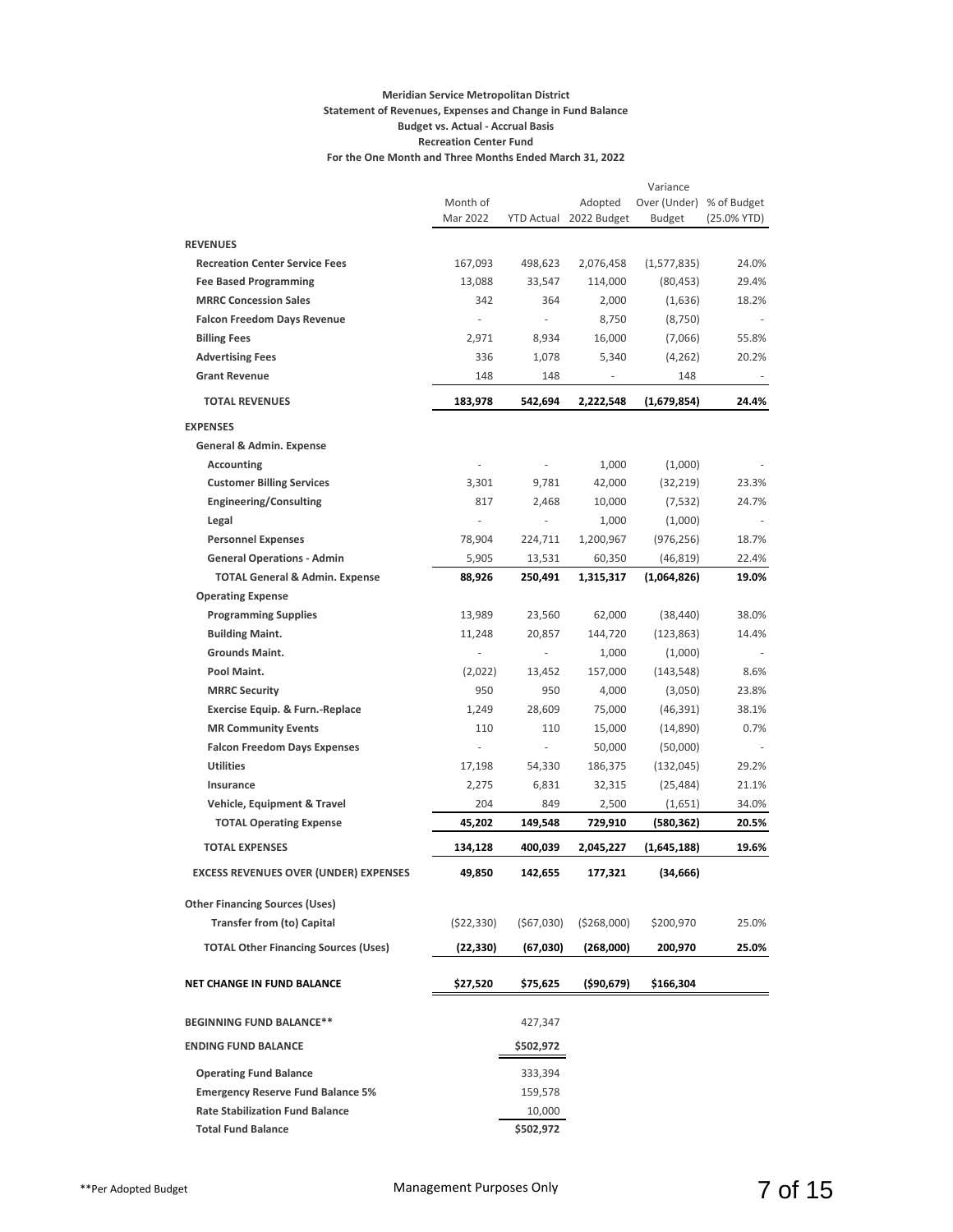#### **Meridian Service Metropolitan District Statement of Revenues, Expenses and Change in Fund Balance Budget vs. Actual - Accrual Basis Capital Fund For the One Month and Three Months Ended March 31, 2022**

|                                              |                          |                          |                        | Variance                           |                |
|----------------------------------------------|--------------------------|--------------------------|------------------------|------------------------------------|----------------|
|                                              | Month of<br>Mar 2022     | YTD Actual               | Adopted<br>2022 Budget | Over (Under) % of Budget<br>Budget | (25.0% YTD)    |
| <b>REVENUES</b>                              |                          |                          |                        |                                    |                |
| <b>Clean Water Surcharge</b>                 | \$32,308                 | \$96,713                 | \$425,760              | ( \$329,047)                       | 22.7%          |
| <b>Interest Income</b>                       | 1,821                    | 3,732                    |                        | 3,732                              |                |
| <b>TOTAL REVENUES</b>                        | 34,129                   | 100,445                  | 425,760                | (325, 315)                         | 23.6%          |
|                                              |                          |                          |                        |                                    |                |
| <b>EXPENSES</b>                              |                          |                          |                        |                                    |                |
| <b>Capital Expense - Other</b>               |                          |                          |                        |                                    |                |
| <b>Build-Out CIP &amp; Funding Plan</b>      | 11,400<br>11,400         | 23,610                   | 60,000                 | (36, 390)                          | 39.3%<br>39.3% |
| <b>TOTAL Capital Expense - Other</b>         |                          | 23,610                   | 60,000                 | (36, 390)                          |                |
| Capital Expense P&G Fund 15                  |                          |                          |                        |                                    |                |
| 3rd Const & Acq-Winding Walk                 | $\overline{\phantom{m}}$ | $\overline{\phantom{a}}$ | 300,000                | (300,000)                          |                |
| <b>TOTAL Capital Expense P&amp;G Fund 15</b> |                          |                          | 300,000                | (300,000)                          |                |
| Capital Expense MRRC Fund 16                 |                          |                          |                        |                                    |                |
| <b>MRRC</b> Expansion                        |                          |                          | 50,000                 | (50,000)                           |                |
| <b>Lobby Remodel</b>                         | 32,335                   | 124,932                  | 118,000                | 6,932                              | 105.9%         |
| <b>Locker Replacement</b>                    |                          |                          | 100,000                | (100,000)                          |                |
| Pool Improvements 2022                       | 6,675                    | 6,675                    |                        | 6,675                              |                |
| <b>TOTAL Capital Expense MRRC Fund 16</b>    | 39,010                   | 131,607                  | 268,000                | (136, 393)                         | 49.1%          |
| Capital Expense Water Fund 40                |                          |                          |                        |                                    |                |
| <b>Expand Filter Plant &amp; Bldg</b>        | 18,850                   | 59,696                   | 2,000,000              | (1,940,304)                        | 3.0%           |
| Purchase WHMD 2.0 MG Water Tank              | ÷                        |                          | 750,000                | (750,000)                          |                |
| <b>Water Rights</b>                          | 4,904                    | 43,894                   | 750,000                | (706, 106)                         | 5.9%           |
| <b>Wells at Guthrie Ranch Site 4</b>         | ÷,                       | $\blacksquare$           | 30,000                 | (30,000)                           |                |
| <b>Well at Latigo Trails</b>                 | ÷                        | $\blacksquare$           | 1,500,000              | (1,500,000)                        |                |
| <b>Transmission Line FP to Tanks</b>         | 2,438                    | 7,442                    | 1,200,000              | (1, 192, 558)                      | 0.6%           |
| <b>Latigo Transmission Line</b>              |                          |                          | 50,000                 | (50,000)                           |                |
| <b>TOTAL Capital Expense Water Fund 40</b>   | 26,192                   | 111,032                  | 6,280,000              | (6,168,968)                        | 1.8%           |
| <b>Capital Expense Sewer Fund 50</b>         |                          |                          |                        |                                    |                |
| WH Sewer Bypass Phase 2 & 3                  |                          |                          | 75,000                 | (75,000)                           |                |
| <b>Mid-Point Injection Station</b>           |                          |                          | 20,000                 | (20,000)                           |                |
| 2022 Lift Station Improvements               |                          |                          | 55,000                 | (55,000)                           |                |
| <b>TOTAL Capital Expense Sewer Fund 50</b>   |                          |                          | 150,000                | (150,000)                          |                |
|                                              |                          |                          |                        |                                    |                |
| <b>Capital Interest Expense</b>              |                          | 351,620                  | 703,240                | (351, 620)                         | 50.0%          |
| <b>TOTAL EXPENSES</b>                        | 76,602                   | 617,868                  | 7,761,240              | (7, 143, 372)                      | 8.0%           |
| <b>EXCESS REVENUES OVER (UNDER) EXPENSES</b> | (42, 474)                | (517, 424)               | (7,335,480)            | 6,818,056                          |                |
|                                              |                          |                          |                        |                                    |                |
| <b>Other Financing Sources (Uses)</b>        |                          |                          |                        |                                    |                |
| <b>Transfer from (to) General Fund</b>       | 191,665                  | 575,015                  | 2,300,000              | (1,724,985)                        | 25.0%          |
| Transfer from (to) P&G Fund                  | 25,000                   | 75,000                   | 300,000                | (225,000)                          | 25.0%          |
| Transfer from (to) Rec Fund                  | 22,330                   | 67,030                   | 268,000                | (200, 970)                         | 25.0%          |
| Transfer from (to) Water Fund                | 170,830                  | 512,530                  | 2,050,000              | (1,537,470)                        | 25.0%          |
| Transfer from (to) Sewer Fund                | 4,400                    | 13,246                   | 52,846                 | (39,600)                           | 25.1%          |
| <b>TOTAL Other Financing Sources (Uses)</b>  | 414,225                  | 1,242,821                | 4,970,846              | (3,728,025)                        | 25.0%          |
| NET CHANGE IN FUND BALANCE                   | 371,751                  | 725,397                  | (2,364,634)            | 3,090,031                          |                |
|                                              |                          |                          |                        |                                    |                |
| BEGINNING FUND BALANCE**                     |                          | 6,382,738                |                        |                                    |                |
| <b>ENDING FUND BALANCE</b>                   |                          | 7,108,135                |                        |                                    |                |
| Other - Fund 10                              |                          | 462,325                  |                        |                                    |                |
| Parks & Ground Fund 15                       |                          | 256,819                  |                        |                                    |                |
| <b>Recreation Center Fund 16</b>             |                          | 305,359                  |                        |                                    |                |
| Water Fund 40                                |                          | 4,651,861                |                        |                                    |                |
| Sewer Fund 50                                |                          | 908,901                  |                        |                                    |                |
| <b>TDS - Clean Water</b>                     |                          | 522,870                  |                        |                                    |                |
| <b>Total Fund Balance</b>                    |                          | 7,108,135                |                        |                                    |                |
|                                              |                          |                          |                        |                                    |                |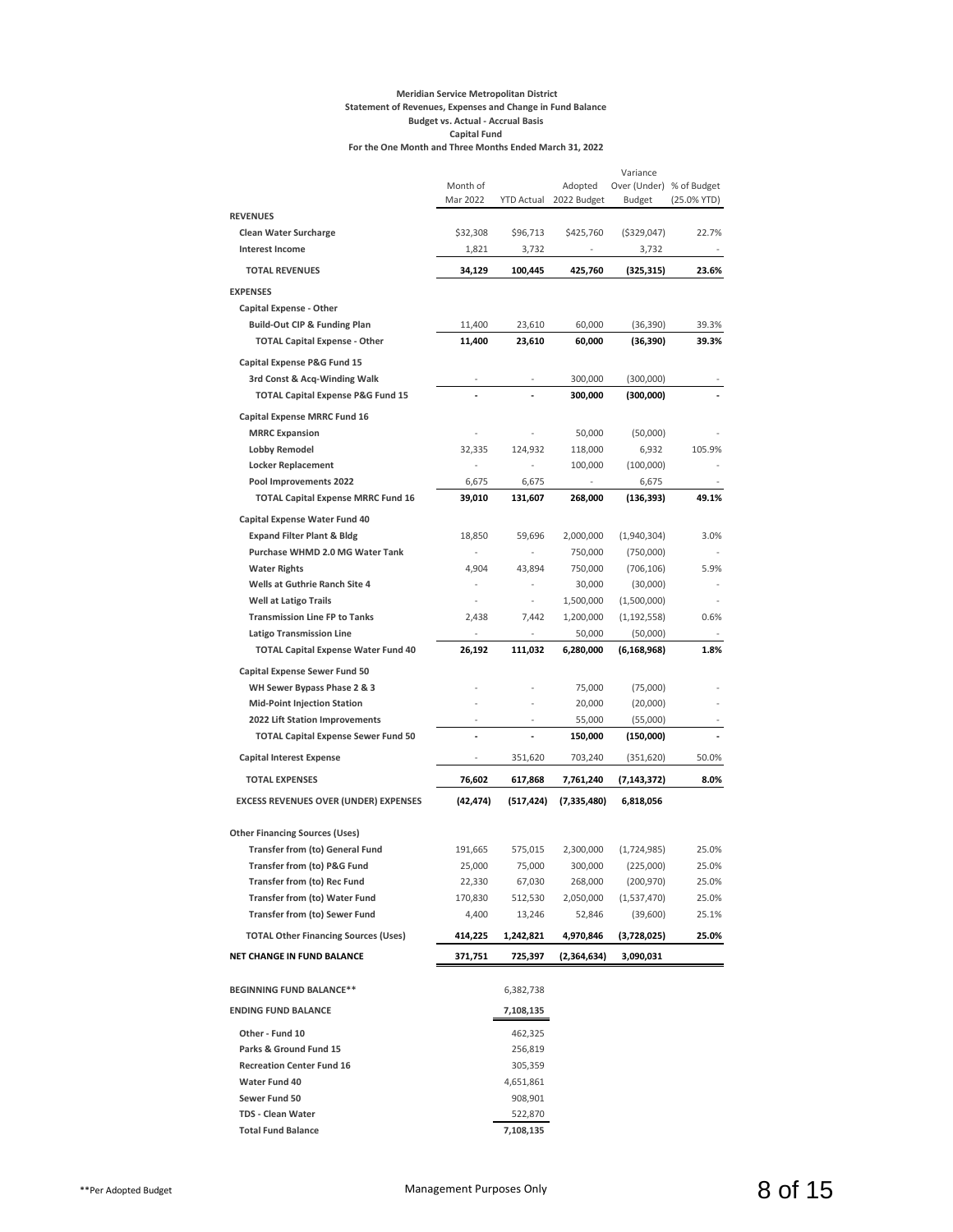#### **Meridian Service Metropolitan District Statement of Revenues, Expenses and Change in Fund Balance Budget vs. Actual - Accrual Basis Water Fund For the One Month and Three Months Ended March 31, 2022**

|                                                      |              |                   |               | Variance Over  |               |
|------------------------------------------------------|--------------|-------------------|---------------|----------------|---------------|
|                                                      | Month of     |                   | Adopted 2022  | (Under)        | % of Budget   |
|                                                      | Mar 2022     | <b>YTD Actual</b> | <b>Budget</b> | <b>Budget</b>  | $(25.0%$ YTD) |
| <b>REVENUES</b>                                      |              |                   |               |                |               |
| <b>Water Service Fees - Res.</b>                     | \$178,682    | \$562,068         | \$2,714,980   | ( \$2,152,912) | 20.7%         |
| <b>Water Service Fees - Comm.</b>                    | 10,240       | 26,032            | 145,165       | (119, 133)     | 17.9%         |
| <b>Meter Set Fees</b>                                | 29,925       | 81,070            | 162,500       | (81, 430)      | 49.9%         |
| <b>Irrigation</b>                                    | 8,099        | 24,298            | 256,190       | (231,892)      | 9.5%          |
| IGA Shared Water Cost Reimb.                         | 42           | 98                | 40,000        | (39,902)       | 0.2%          |
| <b>Billing Fees</b>                                  | 2,971        | 8,934             | 16,000        | (7,066)        | 55.8%         |
| <b>Development Inspection Fees</b>                   |              | 28,313            |               | 28,313         |               |
| <b>TOTAL REVENUES</b>                                | 229,959      | 730,812           | 3,334,835     | (2,604,023)    | 21.9%         |
| <b>EXPENSES</b>                                      |              |                   |               |                |               |
| General & Admin. Expense                             |              |                   |               |                |               |
| Accounting                                           |              |                   | 1,000         | (1,000)        |               |
| <b>Customer Billing Services</b>                     | 4,485        | 13,292            | 52,800        | (39, 508)      | 25.2%         |
| <b>Engineering/Consulting</b>                        | 2,215        | 8.675             | 100,000       | (91, 325)      | 8.7%          |
| Legal                                                | 84           | 84                | 20,000        | (19, 916)      | 0.4%          |
| <b>Personnel Expenses</b>                            | 32,606       | 86,042            | 524,311       | (438, 269)     | 16.4%         |
| <b>General Operations - Admin</b>                    | 2,781        | 6,837             | 66,575        | (59, 738)      | 10.3%         |
| <b>TOTAL General &amp; Admin. Expense</b>            | 42,172       | 114,930           | 764,686       | (649, 757)     | 15.0%         |
| <b>Operating Expense</b>                             |              |                   |               |                |               |
| <b>Water Operations General</b>                      | 4,210        | 24,700            | 86,000        | (61, 300)      | 28.7%         |
| <b>Raw Water Operations</b>                          | 9,665        | 12,407            | 375,000       | (362, 593)     | 3.3%          |
| <b>Water Treatment Operations</b>                    | 3,158        | 6,184             | 473,000       | (466, 816)     | 1.3%          |
| <b>Water Distribution Operations</b>                 | 39,898       | 72,095            | 184,000       | (111, 905)     | 39.2%         |
| <b>Non-Potable Water Operations</b>                  | ÷            | ÷,                | 21,500        | (21,500)       |               |
| <b>Utilities</b>                                     | 31,041       | 88,021            | 539,685       | (451, 664)     | 16.3%         |
| Insurance                                            | 7,441        | 13,608            | 49,447        | (35, 839)      | 27.5%         |
| Vehicle, Equipment & Travel                          | 287          | 3,580             | 15,500        | (11,920)       | 23.1%         |
| <b>TOTAL Operating Expense</b>                       | 95,699       | 220,595           | 1,744,132     | (1,523,537)    | 12.6%         |
| <b>Capital Outlay - Vehicle</b>                      | 450          | 450               | 32,000        | (31, 551)      | 1.4%          |
| <b>TOTAL EXPENSES</b>                                | 138,321      | 335,974           | 2,540,818     | (2,204,844)    | 13.2%         |
| <b>EXCESS REVENUES OVER (UNDER) EXPENSES</b>         |              | 394,838           |               |                |               |
|                                                      | 91,639       |                   | 794,017       | (399, 179)     |               |
| <b>Other Financing Sources (Uses)</b>                |              |                   |               |                |               |
| Tap & Transfers from (to) Other Funds                |              |                   |               |                |               |
| Tap Fees Received                                    | 435,500      | 1,177,500         | 2,375,000     | (1, 197, 500)  | 49.6%         |
| <b>Tap Fees Transferred to MRMD</b>                  | (515,000)    | (1, 147, 000)     | (2,375,000)   | 1,228,000      | 48.3%         |
| <b>Transfer from (to) Capital</b>                    | (170, 830)   | (512, 530)        | (2,050,000)   | 1,537,470      | 25.0%         |
| <b>TOTAL Tap &amp; Transfers from (to) Other Fun</b> | (250, 330)   | (482,030)         | (2,050,000)   | 1,567,970      | 23.5%         |
| <b>TOTAL Other Financing Sources (Uses)</b>          | (250, 330)   | (482,030)         | (2,050,000)   | 1,567,970      | 23.5%         |
| NET CHANGE IN FUND BALANCE                           | ( \$158,691) | (\$87,192)        | (\$1,255,983) | \$1,168,791    |               |
|                                                      |              |                   |               |                |               |
| <b>BEGINNING FUND BALANCE**</b>                      |              | 2,166,493         |               |                |               |
| <b>ENDING FUND BALANCE</b>                           |              | \$2,079,301       |               |                |               |
| <b>Operating Fund Balance</b>                        |              | 773,548           |               |                |               |
| <b>Emergency Reserve Fund Balance 5%</b>             |              | 1,005,753         |               |                |               |
| <b>Rate Stabilization Fund Balance</b>               |              | 300,000           |               |                |               |
| <b>Total Fund Balance</b>                            |              | \$2,079,301       |               |                |               |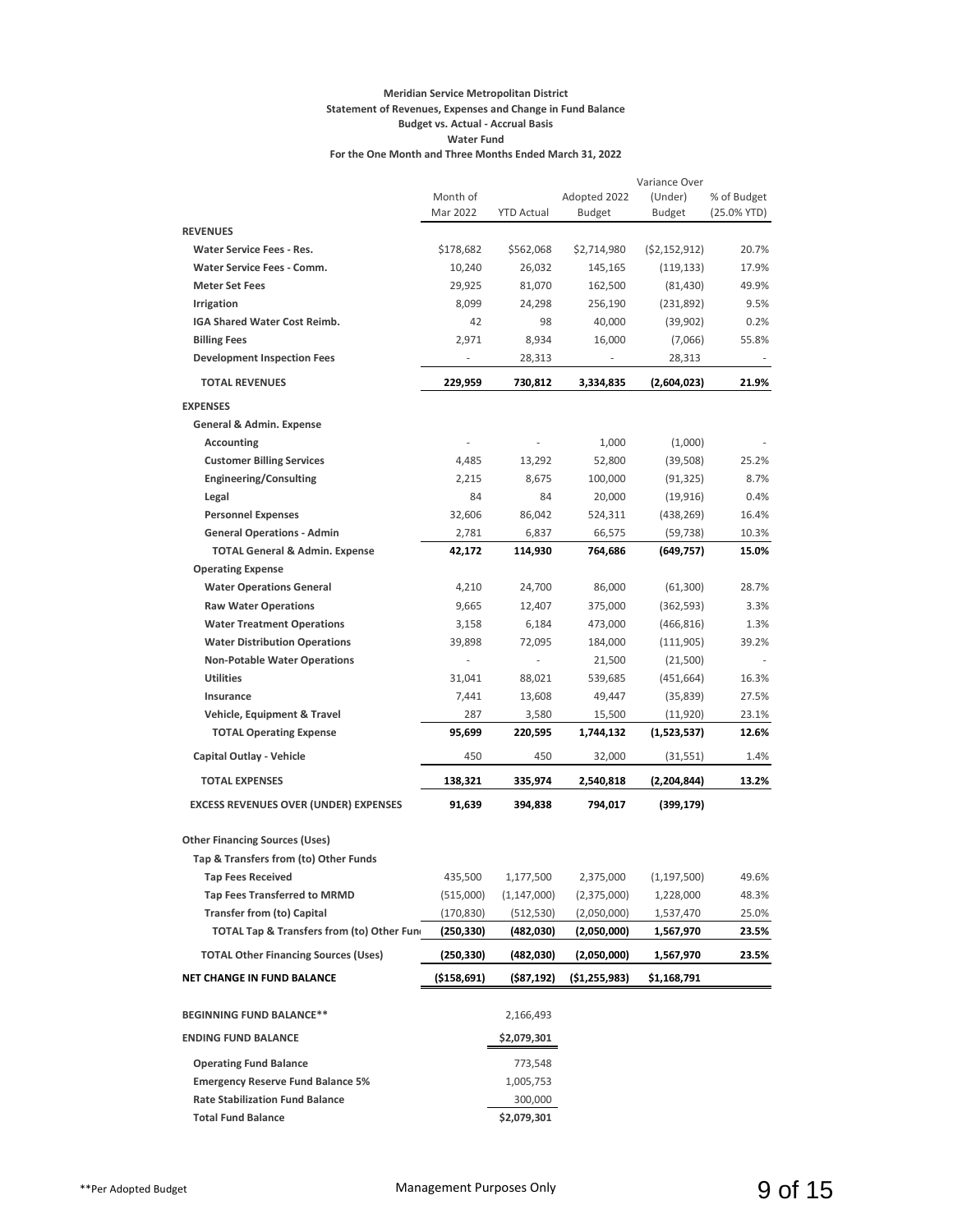#### **Meridian Service Metropolitan District Statement of Revenues, Expenses and Change in Fund Balance Budget vs. Actual - Accrual Basis Sewer Fund For the One Month and Three Months Ended March 31, 2022**

|                                                       | Month of    |                   | Adopted     | Variance Over<br>(Under) | % of Budget |
|-------------------------------------------------------|-------------|-------------------|-------------|--------------------------|-------------|
|                                                       | Mar 2022    | <b>YTD Actual</b> | 2022 Budget | <b>Budget</b>            | (25.0% YTD) |
| <b>REVENUES</b>                                       |             |                   |             |                          |             |
| Sewer Fees - Res.                                     | \$149,743   | \$446,898         | \$1,848,242 | (51, 401, 344)           | 24.2%       |
| Sewer Fees - Comm.                                    | 2,538       | 3,034             | 36,750      | (33, 716)                | 8.3%        |
| <b>Sterling Ranch Revenue</b>                         | $\sim$      | $\frac{1}{2}$     | 1,341,468   | (1,341,468)              |             |
| IGA Shared Sewer Cost Reimb.                          | 6,096       | 16,261            | 55,000      | (38, 739)                | 29.6%       |
| <b>Billing Fees</b>                                   | 2,971       | 8,934             | 16,000      | (7,066)                  | 55.8%       |
| <b>Development Inspection Fees</b>                    |             | 28,313            |             | 28,313                   |             |
| <b>Interest Income</b>                                | 123         | 260               |             | 260                      |             |
| <b>TOTAL REVENUES</b>                                 | 161,470     | 503,700           | 3,297,460   | (2,793,760)              | 15.3%       |
| <b>EXPENSES</b>                                       |             |                   |             |                          |             |
| General & Admin. Expense                              |             |                   |             |                          |             |
| Accounting                                            |             |                   | 1,000       | (1,000)                  |             |
| <b>Customer Billing Services</b>                      | 3,634       | 10,767            | 42,000      | (31, 233)                | 25.6%       |
| <b>Engineering/Consulting</b>                         | 950         | 3,603             | 35,000      | (31, 398)                | 10.3%       |
| Legal                                                 | 1,344       | 1,344             | 20,000      | (18, 656)                | 6.7%        |
| <b>Personnel Expenses</b>                             | 38,105      | 95,469            | 546,175     | (450, 706)               | 17.5%       |
| <b>General Operations - Admin</b>                     | 1,425       | 4,574             | 49,050      | (44, 476)                | 9.3%        |
| <b>TOTAL General &amp; Admin. Expense</b>             | 45,457      | 115,756           | 693,225     | (577,469)                | 16.7%       |
| <b>Operating Expense</b>                              |             |                   |             |                          |             |
| <b>Sewer Operations</b>                               | 64,962      | 89,818            | 489,500     | (399, 682)               | 18.3%       |
| <b>Lift Station Operations</b>                        | ÷           | 22,766            | 244,200     | (221, 434)               | 9.3%        |
| <b>Lift Station Operations-Shared</b>                 | 14,670      | 37,042            | 110,100     | (73,058)                 | 33.6%       |
| <b>Utilities</b>                                      | 1,396       | 4,189             | 4,515       | (326)                    | 92.8%       |
| Insurance                                             | 2,504       | 7,511             | 31,367      | (23, 856)                | 23.9%       |
| Vehicle, Equipment & Travel                           | 1,281       | 8,003             | 26,500      | (18, 498)                | 30.2%       |
| <b>TOTAL Operating Expense</b>                        | 84,814      | 169,329           | 906,182     | (736,853)                | 18.7%       |
| Capital Outlay - Vehicle                              | 450         | 450               | 32,000      | (31, 551)                | 1.4%        |
| <b>TOTAL EXPENSES</b>                                 | 130,720     | 285,535           | 1,631,407   | (1, 345, 872)            | 17.5%       |
| <b>EXCESS REVENUES OVER (UNDER) EXPENSES</b>          | 30,749      | 218,164           | 1,666,053   | (1,447,889)              |             |
| <b>Other Financing Sources (Uses)</b>                 |             |                   |             |                          |             |
| Tap & Transfers from (to) Other Funds                 |             |                   |             |                          |             |
| <b>Tap Fees Received</b>                              | 435,500     | 1,177,500         | 2,375,000   | (1, 197, 500)            | 49.6%       |
| <b>Tap Fees Transferred to MRMD</b>                   | (515,000)   | (1, 147, 000)     | (2,375,000) | 1,228,000                | 48.3%       |
| <b>Transfer from (to) Capital</b>                     | (196, 065)  | (588, 261)        | (2,352,846) | 1,764,585                | 25.0%       |
| <b>Transfer from (to) Emer Reserve</b>                | (16, 665)   | (50, 015)         | (200,000)   | 149,985                  | 25.0%       |
| Transfer from (to) Emer. (\$2)                        | (6, 368)    | (18,938)          | (78,000)    | 59,062                   | 24.3%       |
| <b>TOTAL Tap &amp; Transfers from (to) Other Fund</b> | (298,598)   | (626,714)         | (2,630,846) | 2,004,132                | 23.8%       |
| <b>Emergency Reserves</b>                             |             |                   |             |                          |             |
| <b>Emergency Reserve (5%)</b>                         | 16,665      | 50,015            | 200,000     | (149, 985)               | 25.0%       |
| Emergency Reserve (\$2) - Sewer                       | 6,368       | 18,938            | 78,000      | (59,062)                 | 24.3%       |
| <b>TOTAL Emergency Reserves</b>                       | 23,033      | 68,953            | 278,000     | (209,047)                | 24.8%       |
| <b>TOTAL Other Financing Sources (Uses)</b>           | (275, 565)  | (557,761)         | (2,352,846) | 1,795,085                | 23.7%       |
| <b>NET CHANGE IN FUND BALANCE</b>                     | (\$244,816) | (\$339,597)       | (\$686,793) | \$347,196                | 49.4%       |
|                                                       |             |                   |             |                          |             |
| <b>BEGINNING FUND BALANCE**</b>                       |             | 3,293,262         |             |                          |             |
| <b>ENDING FUND BALANCE</b>                            |             | \$2,953,665       |             |                          |             |
| <b>Operating Fund Balance</b>                         |             | 1,378,802         |             |                          |             |
| <b>Emergency Reserve Fund Balance 5%</b>              |             | 836,819           |             |                          |             |
| Sewer Reserve Fund Balance \$2                        |             | 423,044           |             |                          |             |
| <b>Rate Stabilization Fund Balance</b>                |             | 315,000           |             |                          |             |
| <b>Total Fund Balance</b>                             |             | \$2,953,665       |             |                          |             |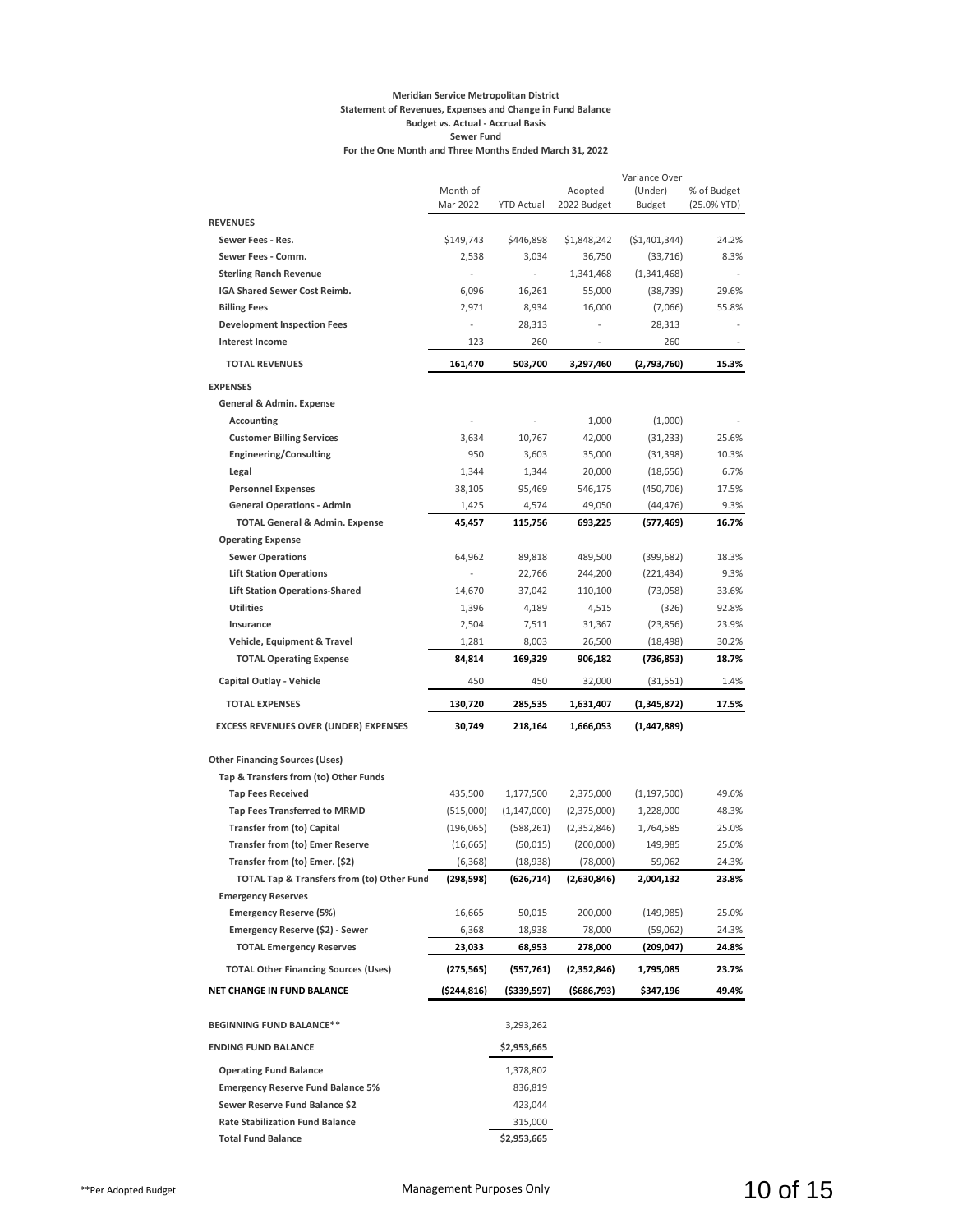# **11:35 AM Meridian Service Metropolitan District 05/03/22 Statement of Cash Flows - Unaudited**

## **March 2022**

|                                            | <b>Mar 22</b> |
|--------------------------------------------|---------------|
| <b>OPERATING ACTIVITIES</b>                |               |
| <b>Net Income</b>                          | -715,063.43   |
| <b>Adjustments to reconcile Net Income</b> |               |
| to net cash provided by operations:        |               |
| 1400110 Accounts Receivable                | 40,153.51     |
| 1400200 Accounts Receivable - Non UB       | 342,901.72    |
| 1500100 Prepaid Insurance                  | 11,015.00     |
| 3000000 · Accounts Payable                 | 2,193.39      |
| 3070100 Chase Credit Card                  | $-93.62$      |
| 3110100 · Payroll Taxes Payable            | $-377.75$     |
| 3110300 Employee Paid Ins Contrib.         | $-0.12$       |
| 3120000 · Retainage Payable                | 3,019.40      |
| 3160000 Deposits Held                      | 1,000.00      |
| Net cash provided by Operating Activities  | $-315,251.90$ |
| <b>FINANCING ACTIVITIES</b>                |               |
| 3500200 Cherokee - New WWTP (LT Liab)      | 741.870.23    |
| 4000100 Comprehensive Income               | $-14,805.96$  |
| Net cash provided by Financing Activities  | 727,064.27    |
| Net cash increase for period               | 411.812.37    |
| Cash at beginning of period                | 11,735,317.43 |
| Cash at end of period                      | 12,147,129.80 |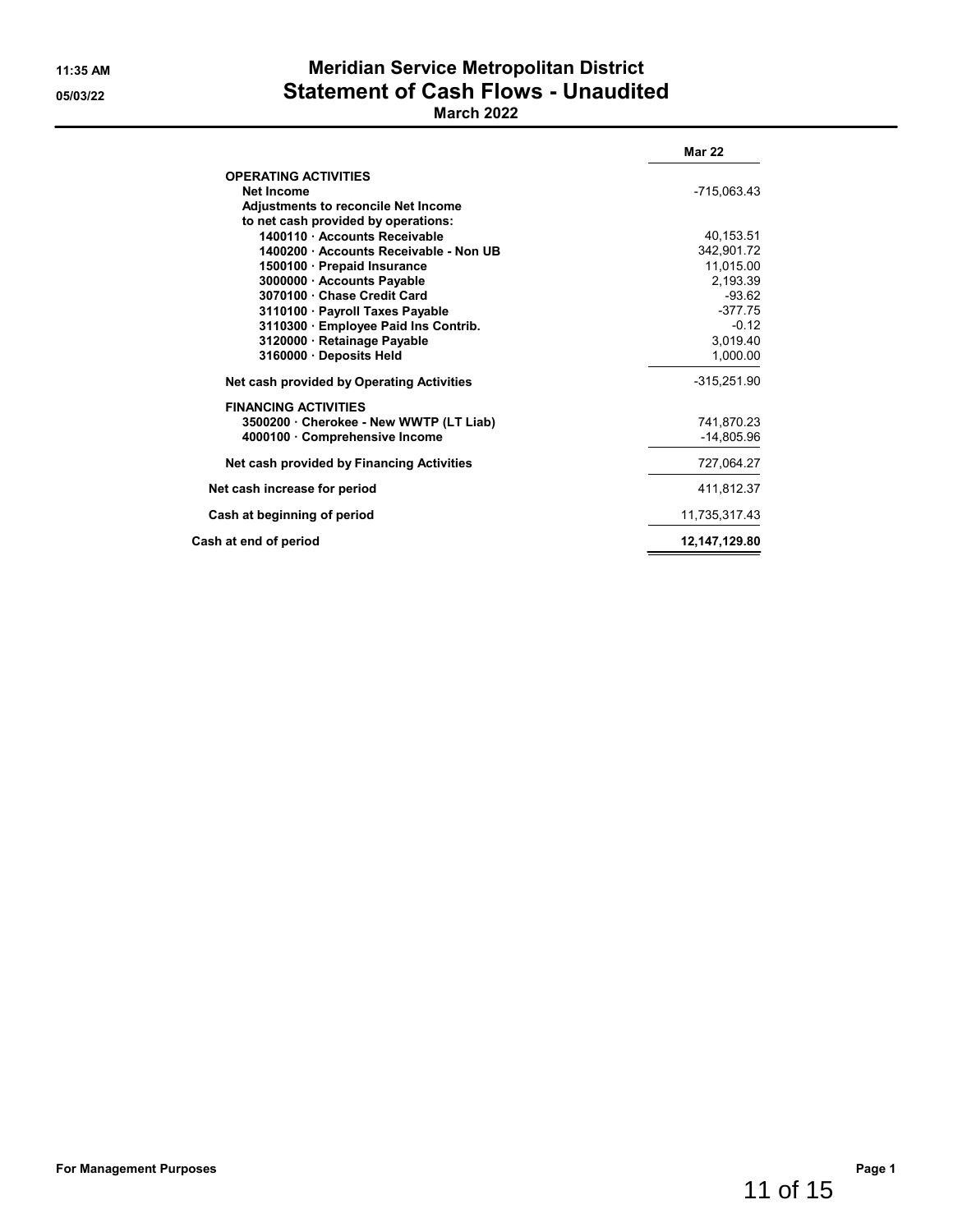# **11:36 AM Meridian Service Metropolitan District 05/03/22 Balance Sheet Summary - Unaudited Accrual Basis As of March 31, 2022**

|                                                                                     | Mar 31, 22    |
|-------------------------------------------------------------------------------------|---------------|
| <b>ASSETS</b><br><b>Current Assets</b>                                              |               |
| <b>Checking/Savings</b>                                                             | 12,146,930.20 |
| <b>Accounts Receivable</b>                                                          | 2,205,937.51  |
| <b>Other Current Assets</b>                                                         | 99,334.60     |
| <b>Total Current Assets</b>                                                         | 14,452,202.31 |
| <b>Fixed Assets</b>                                                                 | 48,076,975.64 |
| <b>Other Assets</b>                                                                 | 299,164.21    |
| <b>TOTAL ASSETS</b>                                                                 | 62,828,342.16 |
| <b>LIABILITIES &amp; EQUITY</b><br><b>Liabilities</b><br><b>Current Liabilities</b> |               |
| <b>Accounts Payable</b>                                                             | 406,652.48    |
| <b>Credit Cards</b>                                                                 | $-8,381.03$   |
| <b>Other Current Liabilities</b>                                                    | 14,091,286.43 |
| <b>Total Current Liabilities</b>                                                    | 14,489,557.88 |
| <b>Long Term Liabilities</b>                                                        | 26,555,537.95 |
| <b>Total Liabilities</b>                                                            | 41,045,095.83 |
| <b>Equity</b>                                                                       | 21,783,246.33 |
| <b>TOTAL LIABILITIES &amp; EQUITY</b>                                               | 62,828,342.16 |
|                                                                                     |               |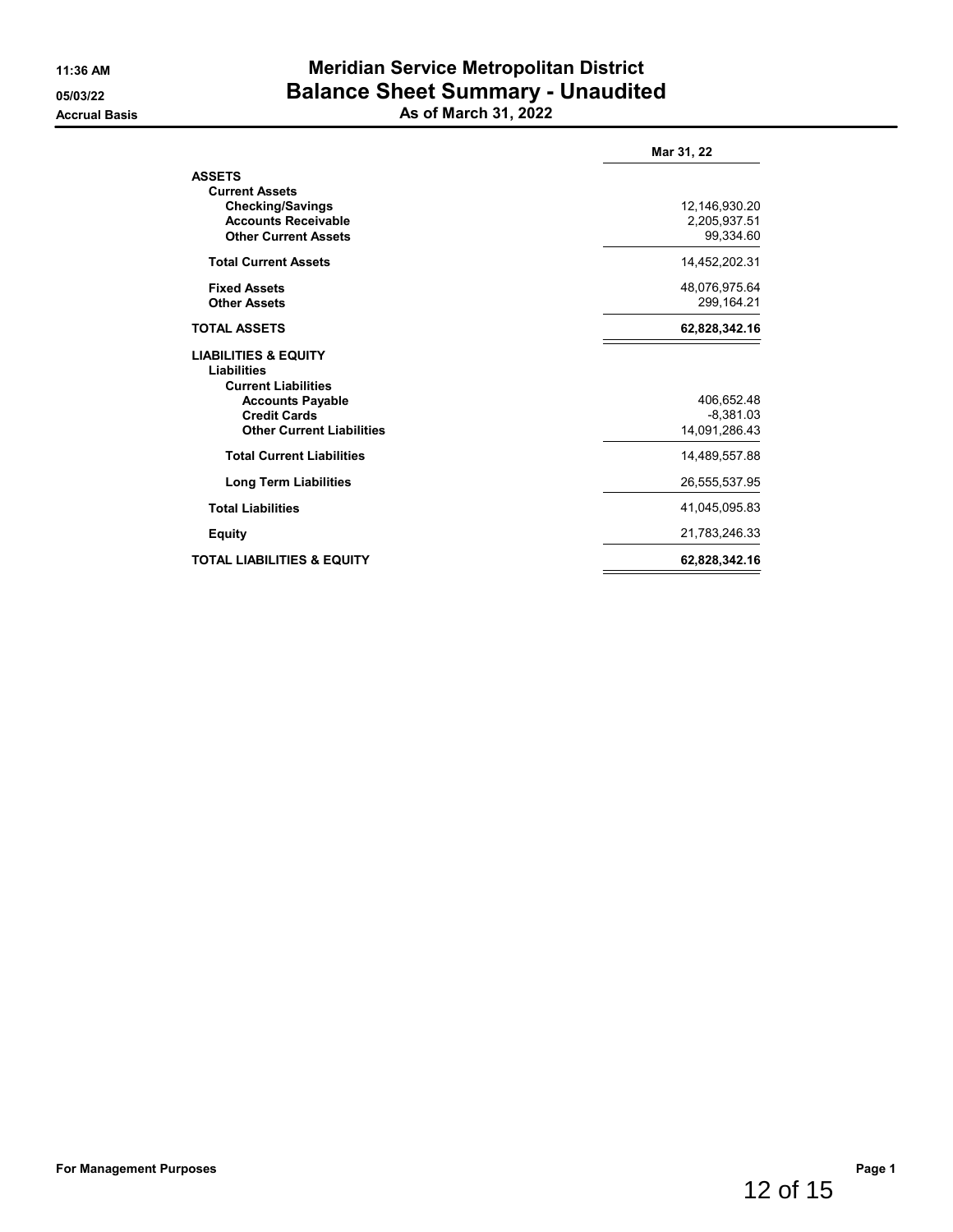## **11:37 AM Meridian Service Metropolitan District 05/03/22 Balance Sheet - Unaudited Accrual Basis As of March 31, 2022**

|                                                                                                                                                                                                                                                                                                                                                                                                                                                                   | Mar 31, 22                                                                                                                                 |
|-------------------------------------------------------------------------------------------------------------------------------------------------------------------------------------------------------------------------------------------------------------------------------------------------------------------------------------------------------------------------------------------------------------------------------------------------------------------|--------------------------------------------------------------------------------------------------------------------------------------------|
| <b>ASSETS</b>                                                                                                                                                                                                                                                                                                                                                                                                                                                     |                                                                                                                                            |
| <b>Current Assets</b><br><b>Checking/Savings</b>                                                                                                                                                                                                                                                                                                                                                                                                                  |                                                                                                                                            |
| 1000000 Operating Funds                                                                                                                                                                                                                                                                                                                                                                                                                                           |                                                                                                                                            |
| 1000100 · Wells Fargo - Operating<br>1000300 · Petty Cash                                                                                                                                                                                                                                                                                                                                                                                                         | 1,537,692.27<br>385.27                                                                                                                     |
|                                                                                                                                                                                                                                                                                                                                                                                                                                                                   |                                                                                                                                            |
| Total 1000000 Operating Funds                                                                                                                                                                                                                                                                                                                                                                                                                                     | 1,538,077.54                                                                                                                               |
| 110000 Non-Operating Funds<br>1100100 · ColoTrust - CTF from MRMD 8001<br>1100101 · ColoTrust - CTF from MRMD E001<br>1100200 · ColoTrust - Reserve 8002<br>1100201 · ColoTrust - Reserve E002<br>1100400 · ColoTrust - Sewer Reserve 8004<br>1100401 · ColoTrust - Sewer Reserve E003<br>1100500 · ColoTrust - Cap Projects 8005<br>1100501 · ColoTrust - Cap Projects E004<br>1100601 ColoTrus - Rate Stabiliz E005<br>1100901 Bank of the San Juans - Reserves | 15,321.32<br>38,038.12<br>50,015.00<br>2.090.476.59<br>18,541.58<br>384,911.78<br>2,680,089.26<br>4,206,098.35<br>648,723.92<br>476,636.74 |
| Total 110000 · Non-Operating Funds                                                                                                                                                                                                                                                                                                                                                                                                                                | 10,608,852.66                                                                                                                              |
| <b>Total Checking/Savings</b>                                                                                                                                                                                                                                                                                                                                                                                                                                     | 12,146,930.20                                                                                                                              |
| <b>Accounts Receivable</b><br>1400000 Accounts Receivable<br>1400100 · UB Accounts Receivable<br>1400110 Accounts Receivable                                                                                                                                                                                                                                                                                                                                      | 869,508.72                                                                                                                                 |
| Total 1400100 · UB Accounts Receivable                                                                                                                                                                                                                                                                                                                                                                                                                            | 869,508.72                                                                                                                                 |
| 1400200 Accounts Receivable - Non UB                                                                                                                                                                                                                                                                                                                                                                                                                              | 1,336,428.79                                                                                                                               |
| Total 1400000 Accounts Receivable                                                                                                                                                                                                                                                                                                                                                                                                                                 | 2,205,937.51                                                                                                                               |
| <b>Total Accounts Receivable</b>                                                                                                                                                                                                                                                                                                                                                                                                                                  | 2,205,937.51                                                                                                                               |
| <b>Other Current Assets</b><br>1500000 · Prepaid Expenses<br>1500100 · Prepaid Insurance                                                                                                                                                                                                                                                                                                                                                                          | 99,135.00                                                                                                                                  |
| Total 1500000 · Prepaid Expenses                                                                                                                                                                                                                                                                                                                                                                                                                                  | 99,135.00                                                                                                                                  |
| 1700000 · Undeposited Funds                                                                                                                                                                                                                                                                                                                                                                                                                                       | 199.60                                                                                                                                     |
| <b>Total Other Current Assets</b>                                                                                                                                                                                                                                                                                                                                                                                                                                 | 99,334.60                                                                                                                                  |
| Total Current Assets                                                                                                                                                                                                                                                                                                                                                                                                                                              | 14,452,202.31                                                                                                                              |
| <b>Fixed Assets</b><br>2100000 Fixed Assets<br>2110000 · Non-Depreciable Assets<br>2110100 · Water Rights                                                                                                                                                                                                                                                                                                                                                         | 257,084.50                                                                                                                                 |
| Total 2110000 · Non-Depreciable Assets                                                                                                                                                                                                                                                                                                                                                                                                                            | 257,084.50                                                                                                                                 |
| 2120000 Depreciable Assets                                                                                                                                                                                                                                                                                                                                                                                                                                        |                                                                                                                                            |
| 2120100 · Water System<br>2120200 Wastewater System<br>2120400 · Systems - Acc. Dep.                                                                                                                                                                                                                                                                                                                                                                              | 38,293,567.39<br>19,204,787.07<br>-21,915,512.79                                                                                           |
| Total 2120000 · Depreciable Assets                                                                                                                                                                                                                                                                                                                                                                                                                                | 35,582,841.67                                                                                                                              |
| 2130000 Recreation Assets<br>2130100 · Recreation Facilities<br>2130300 · Recreation - Acc. Dep.                                                                                                                                                                                                                                                                                                                                                                  | 16,821,402.59<br>-4,933,780.94                                                                                                             |
| Total 2130000 · Recreation Assets                                                                                                                                                                                                                                                                                                                                                                                                                                 | 11,887,621.65                                                                                                                              |

13 of 15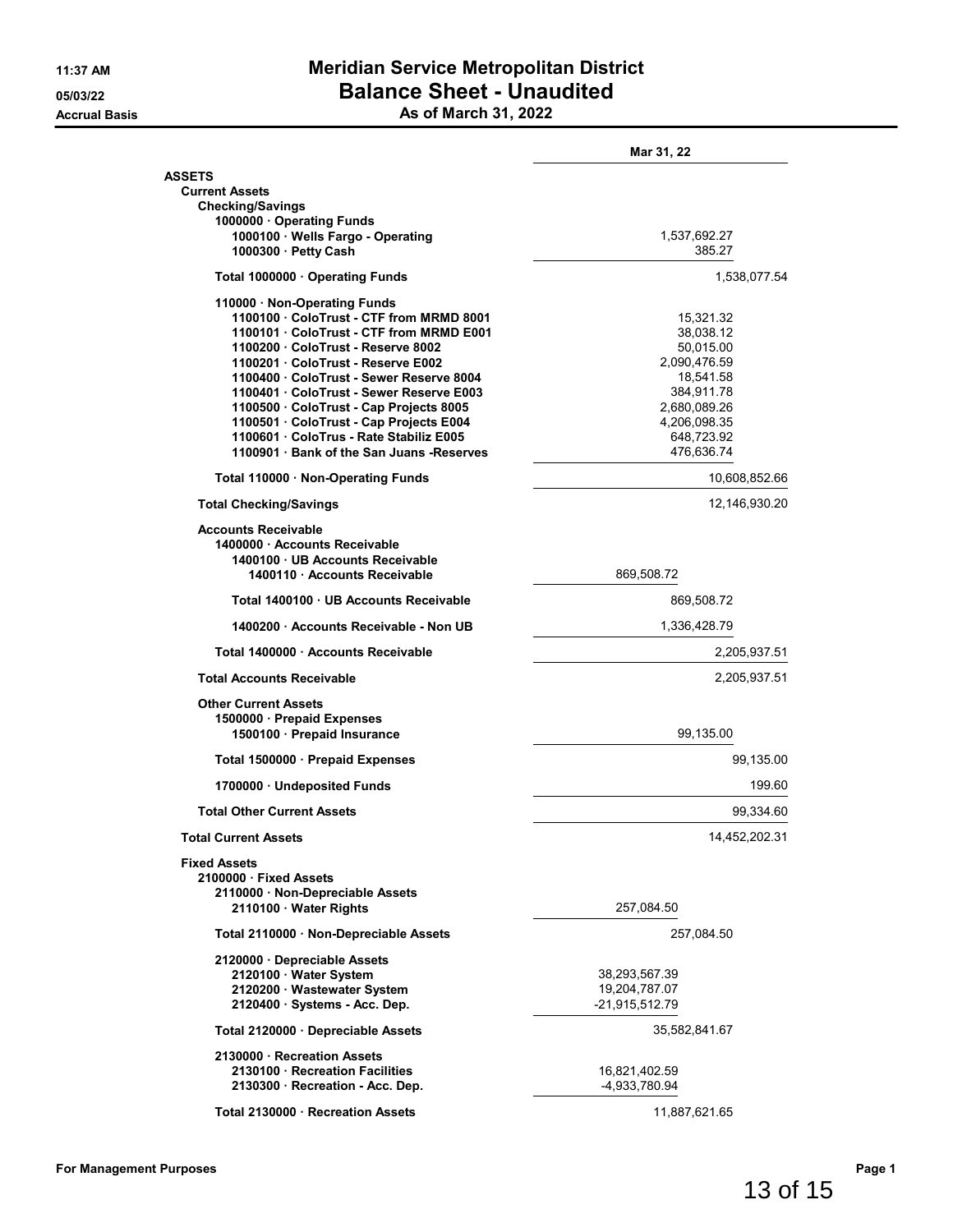|                                                                                                                                                                                                                                   | Mar 31, 22                                                     |
|-----------------------------------------------------------------------------------------------------------------------------------------------------------------------------------------------------------------------------------|----------------------------------------------------------------|
| 2140000 · Vehicles & Equipment<br>2140100 · Vehicles & Equipment<br>2140300 · Vehicles & Equipment - Acc. Dep                                                                                                                     | 556,372.63<br>$-206,944.81$                                    |
| Total 2140000 · Vehicles & Equipment                                                                                                                                                                                              | 349,427.82                                                     |
| Total 2100000 Fixed Assets                                                                                                                                                                                                        | 48,076,975.64                                                  |
| <b>Total Fixed Assets</b>                                                                                                                                                                                                         | 48,076,975.64                                                  |
| <b>Other Assets</b><br>1600000 Other Assets<br>1600100 · Security Deposit                                                                                                                                                         | 11,580.00                                                      |
| Total 1600000 Other Assets                                                                                                                                                                                                        | 11,580.00                                                      |
| 2000000 Construction in Progress<br>2010101 · CIP Build-Out CIP&Funding Plan<br>2016104 · CIP Lobby Remodel<br>2040103 · CIP Guthrie Well Area B & Line<br>2040105 · CIP Expand Filter Plant & Bldg<br>2040110 · CIP Water Rights | 124,034.45<br>11,646.98<br>2,686.00<br>22,467.96<br>126,748.82 |
| Total 2000000 · Construction in Progress                                                                                                                                                                                          | 287,584.21                                                     |
| <b>Total Other Assets</b>                                                                                                                                                                                                         | 299,164.21                                                     |
| TOTAL ASSETS                                                                                                                                                                                                                      | 62,828,342.16                                                  |
| <b>LIABILITIES &amp; EQUITY</b><br>Liabilities<br><b>Current Liabilities</b><br><b>Accounts Payable</b>                                                                                                                           | 406,652.48                                                     |
| <b>Credit Cards</b>                                                                                                                                                                                                               | $-8,381.03$                                                    |
| <b>Other Current Liabilities</b><br>3100000 Other Current Liabilities<br>3110000 · Payroll Liabilities                                                                                                                            | 318.75                                                         |
| 3120000 · Retainage Payable<br>3140000 · Accr Int Payable - Developer<br>3160000 · Deposits Held<br>3180300 · Bank of San Juan Loan-Current                                                                                       | 165,490.68<br>13,591,477.00<br>5,000.00<br>329,000.00          |
| Total 3100000 . Other Current Liabilities                                                                                                                                                                                         | 14,091,286.43                                                  |
| <b>Total Other Current Liabilities</b>                                                                                                                                                                                            | 14,091,286.43                                                  |
| <b>Total Current Liabilities</b>                                                                                                                                                                                                  | 14,489,557.88                                                  |
| <b>Long Term Liabilities</b><br>3500000 · Long Term Liabilities<br>3500100 · Notes Payable<br>3500200 · Cherokee - New WWTP (LT Liab)<br>3500300 · Bank of San Juan TDS Loan                                                      | 9,315,476.39<br>12,893,061.56<br>4,347,000.00                  |
| Total 3500000 · Long Term Liabilities                                                                                                                                                                                             | 26,555,537.95                                                  |
| <b>Total Long Term Liabilities</b>                                                                                                                                                                                                | 26,555,537.95                                                  |
| <b>Total Liabilities</b>                                                                                                                                                                                                          | 41,045,095.83                                                  |
| Equity<br>4000000 · Retained Earnings<br>4000100 · Comprehensive Income<br><b>Net Income</b>                                                                                                                                      | 24,370,897.65<br>$-34,986.63$<br>$-2,552,664.69$               |
| <b>Total Equity</b>                                                                                                                                                                                                               | 21,783,246.33                                                  |
| TOTAL LIABILITIES & EQUITY                                                                                                                                                                                                        | 62,828,342.16                                                  |

14 of 15